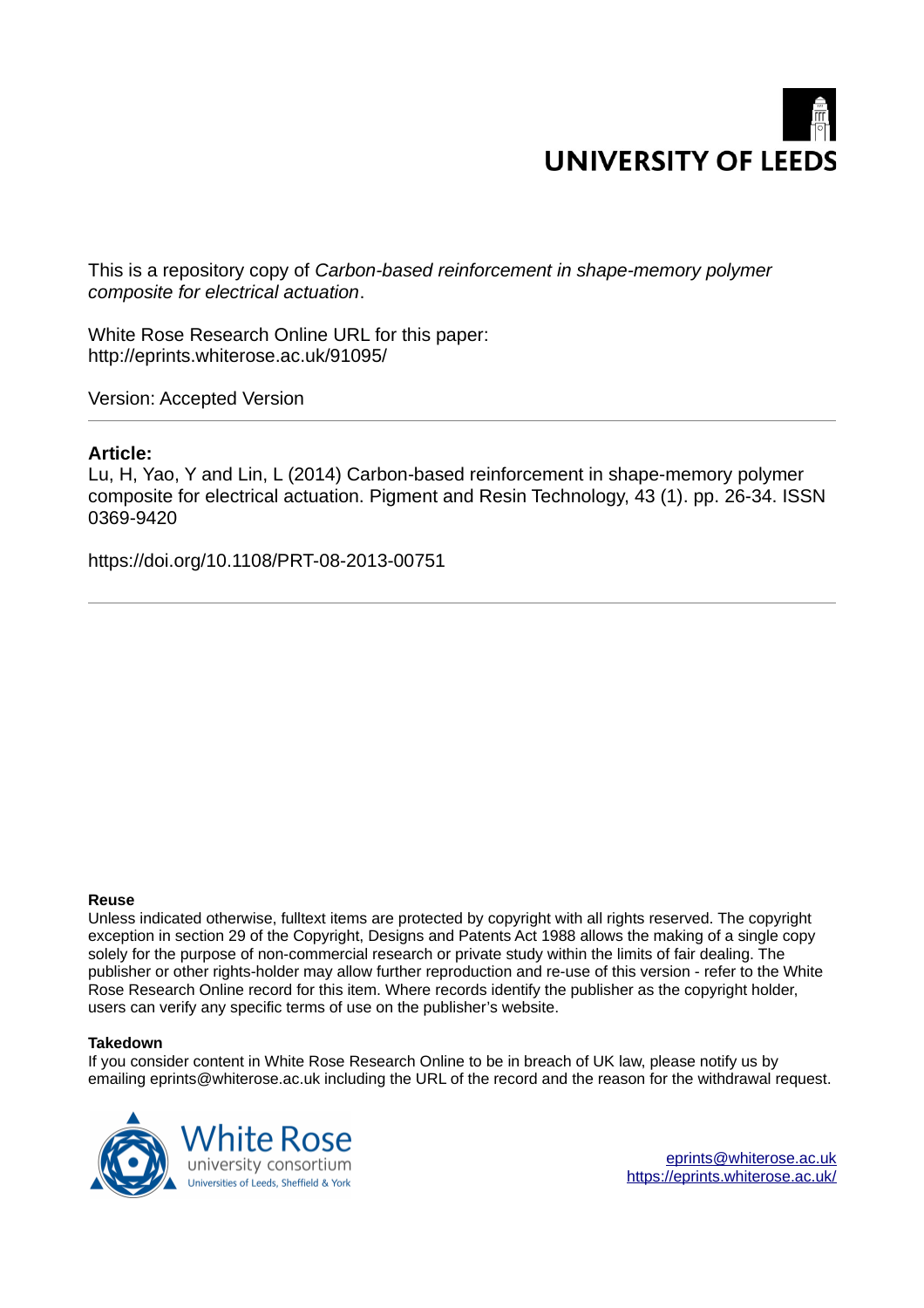# **Carbon-based reinforcement in shape-memory polymer composite for electrical actuation**

*H. Lu and Y. Yao<sup>1</sup>*

National Key Laboratory of Science and Technology on Advanced Composites in Special Environments, Harbin Institute of Technology, Harbin 150080, China

# *L. Lin<sup>1</sup>*

Department of Colour and Polymer Chemistry, University of Leeds, Leeds LS2 9JT, UK

# **Abstract**

-

**Purpose** – This article aims to present a systematic and up-to-date account of carbon-based reinforcements, including carbon nanotube (CNT), carbon nanofibre (CNF), carbon black (CB), carbon fibre (CF) and graphene, in SMP for electrical actuation.

**Design/methodology/approach** – Studies exploring carbon-based reinforcement in SMP composites for electrically conductive performance and Joule heating triggered shape recovery have been included, especially the principle design, characterisation and shape recovery behaviour, making the article a comprehensive account of the systemic progress in SMP composite incorporating conductive carbon reinforcement.

**Findings** – Shape-memory polymers (SMPs) are fascinating materials and have attracted great academic and industrial attention owing to their significant macroscopic shape deformation in the presence of an appropriate stimulus. The working mechanisms, the physico requirements and the theoretical origins of the different types of carbon-based

<sup>&</sup>lt;sup>1</sup> Corresponding authors; Email: [yaoyt@hit.edu.cn;](mailto:yaoyt@hit.edu.cn) [l.lin@leeds.ac.uk](mailto:l.lin@leeds.ac.uk)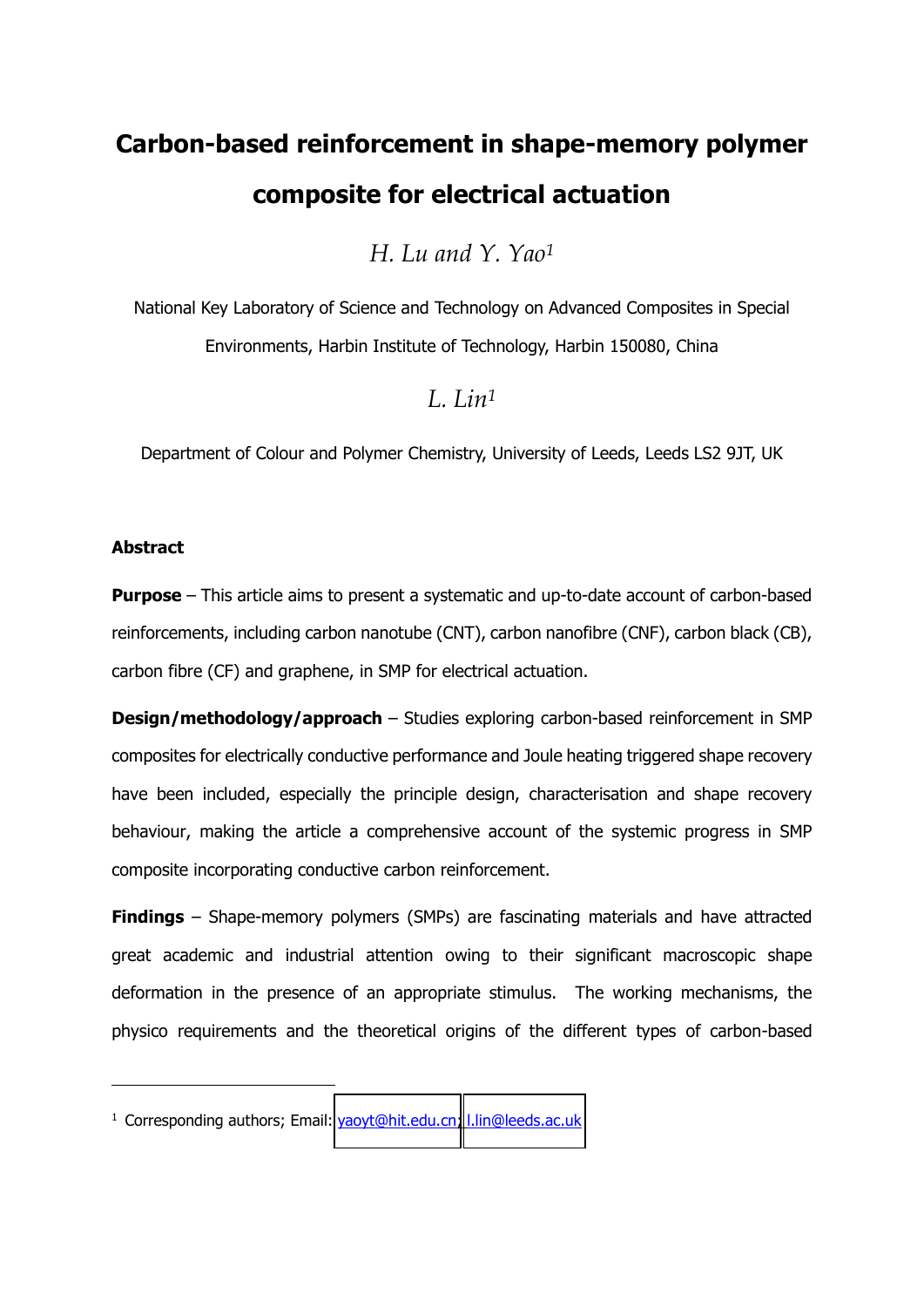reinforcement SMP composites have been discussed. Current research and development on the fabrication strategies of carbon-based reinforcement SMP composites have been summarised.

**Practical implications** – It was clear that SMPs with carbon-based reinforcements can be used as smart deployable space structure in the broad field of aerospace technologies.

**Originality/value** – Systematic review of the research and development of the utilisation of CNT, CNF, CB, CF and graphene to achieve shape recovery of SMP composites through electrically resistive heating, which will significantly benefit the research and development of smart materials and systems.

**Keywords** – Shape-memory polymers, Electrical actuation, Carbon nanotube, Carbon nanofibre, Graphene

**Paper type** Review paper

#### **Introduction**

Shape-memory polymers (SMPs) are polymers that "remember" their permanent shapes from deformed shapes. SMPs are useful for such things as actuators which are materials that have the capabilities of changing shape, stiffness, position, natural frequency, and other mechanical characteristics in response to temperature or other external stimuli (Behl and Lendlein, 2007; Mather *et al.*, 2009; Xie, 2011; Sun *et al.*, 2012). The potential uses for SMPs have broadened the spectrum of many scientific fields (Lendlein and Biodegradable, 2002; Maitland *et al.*, 2002). The study of the history and development of SMPs can provide an insight to a material involved in cutting-edge technology (Gall *et al.*, 2004; Paik *et al.*, 2006). Thermoplastic polyurethane (PU) SMPs have been found to be the most popular of all SMPs (Kim *et al.*, 1998; Tobushi *et al.*, 2008; Huang *et al.*, 2011). In the 1980's, polyurethane (PU) polymer was discovered to possess the unique property of having shape memory. It is found that such a shape memory behaviour is similar to that of shape memory alloys (SMAs). PU polymer has a special chemical makeup that gives it its shape memory properties (Kim *et al.*,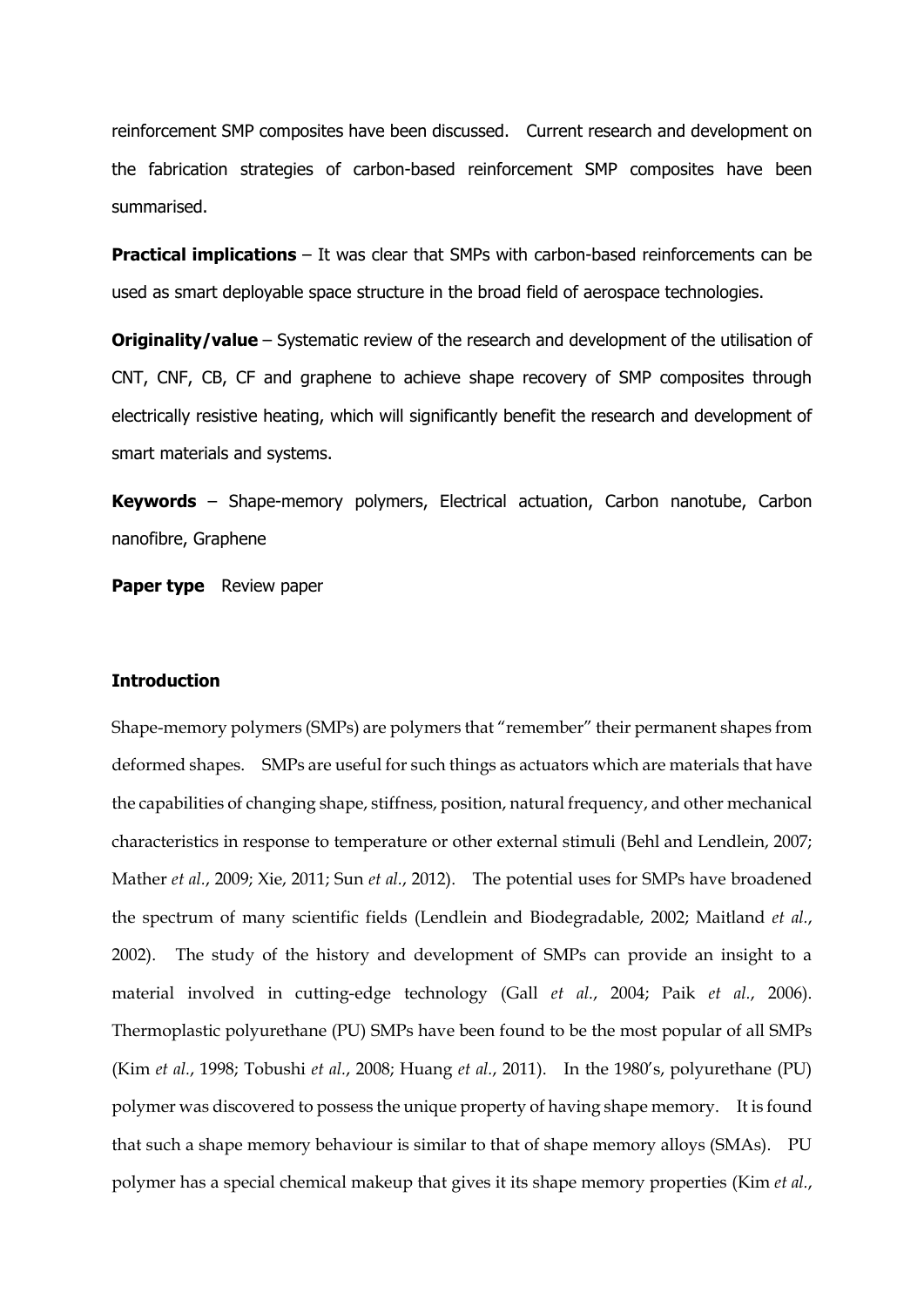1998). Other SMPs include polystyrene, epoxy, polyethylene terephthalate (PET) and poly(ethylene oxide), which will be introduced in sequence (Mather and Rousseau, 2009; Xie, 2011). With so much research effort on the SMPs, the key factor of the shape memory effect is the driving force. Conventionally, the shape memory effect in SMPs requires two components at the molecular level namely, the cross-links, which determine the permanent shape and the so called "switching segments", which are used to maintain the temporary shape (Mather and Rousseau, 2009; Xie, 2011; Lendlein and Biodegradable, 2002).

SMPs are similar to other actively responsive polymers, of which a change in properties results from an external stimulus, such as heat, light, electricity and so on (Lendlein, 2010; Hu and Chen, 2010; Luo and Mather, 2010). This also includes a combination of two or more responses at the same time. Therefore, SMPs have attracted keen attention as promising candidates for smart materials, structures and systems, since they function in response to external stimulus by changing shape (Leng *et al.,* 2009). SMPs have only been around for a couple of decades so the concept of "shape memory" properties is fairly new (Kim *et al.,* 1998). However, SMPs can be useful in many exciting ways, since they are considered smart materials that respond to an external stimulus (Lendlein, 2010). Owing to the concept of SMP some applications that would be ideal are high performance textiles and as parts for automobiles (Hu and Chen, 2010; Luo and Mather, 2010; Leng, 2009). Other possibilities are medical device, deployable structures and morphing structures etc. (Leng, 2009). With the practical and potential applications of SMPs increasing, some major limitations impose many challenges to their broad utilisation, such as the low thermal conductivity and inertness to electromagnetic stimuli (Luo and Mather, 2010). By this motivation, a variety of approaches for the electrical actuation of SMPs have been developed, and have led to the recovery of SMP composites being induced by electrically resistive Joule heating through incorporation of electrically conductive fillers, such as carbon nanotubes, carbon particles, conductive fibre, nickel zinc ferrite ferromagnetic particles, etc. These conductive fillers render polymer electrical conductive and generate heat according to Joule's law and eventually facilitate the heat transfer to trigger shape recovery of SMP. Many significant developments have been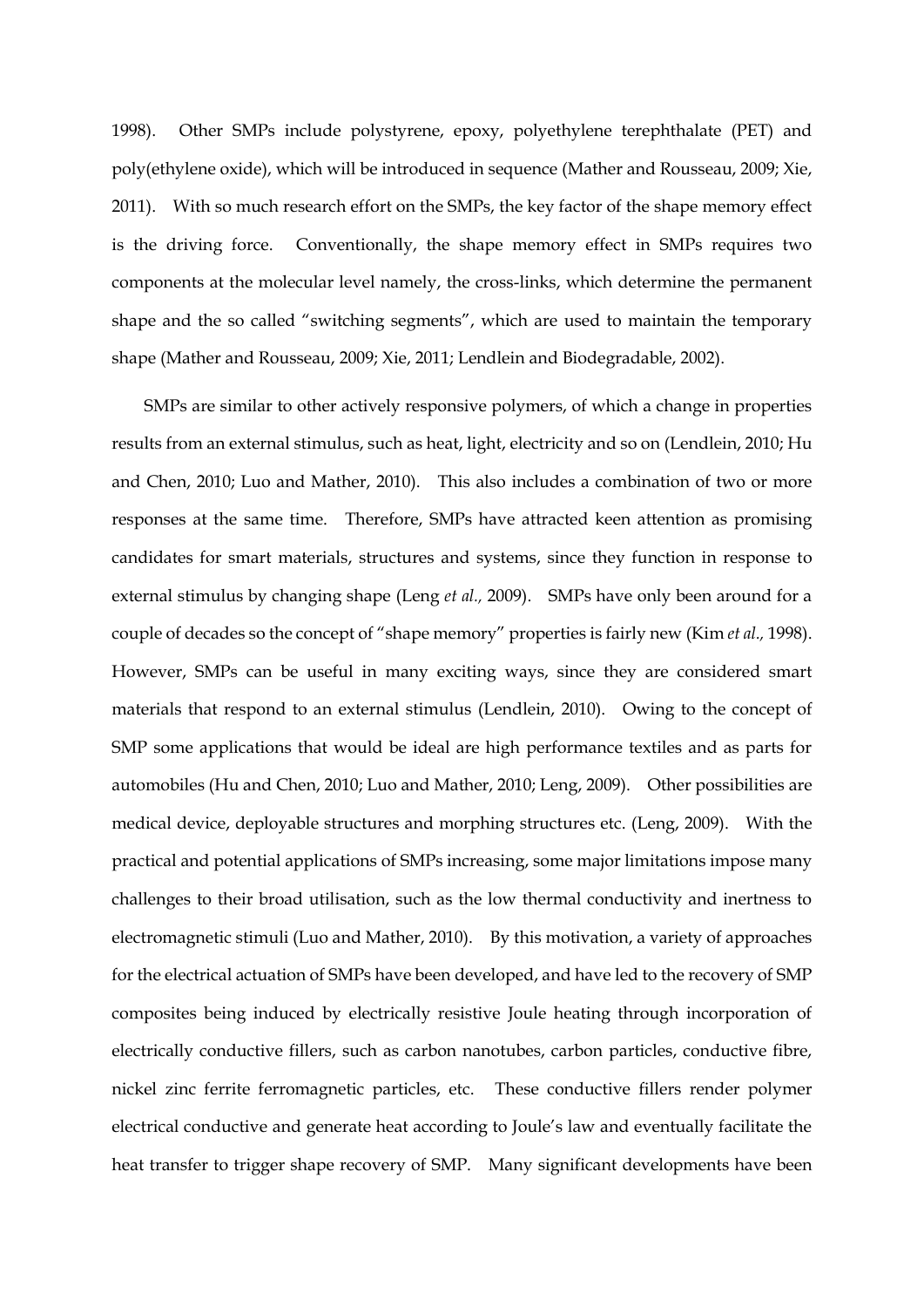achieved for SMP composites, of which recovery actuation can be carried out by electrically resistive heating. A systemic review on carbon-based reinforcement in SMP composites is necessary and important for promoting the progress for electrically conductive SMP composites. The purpose of this review is to provide details of all aspects of the SMP composites filled with a variety of conductive carbon-based reinforcement from fundamentals to applications on an intermediate level. It will show how reinforcement can be used in a smart fashion potentially leading to electrical responses at the desired point of action. A description of the physical basis behind these effects will be provided and the most important types of SMP composites used will be reviewed. Moreover, this review focuses on recent advances in material designs, which are extremely necessary to develop more desirable and functional carbon-based reinforcement in SMP composites. Finally, a selection of examples is given and a brief outlook into future aspects is provided at the end of this article. Some properties of SMP composite, which have not been studied within previous works but show potential, will therefore also be discussed.

# **SMP composite incorporated with carbon nanotubes**

Electrically conductive polymers can be achieved via two approaches. One approach is to produce a polymer that is intrinsically conductive. The second is to dope or load conductive fillers into the insulating polymer. Carbon nanotube (CNT), carbon nanofibre (CNF), graphite and metallic particles are widely used as conductive filler. As one of the promising candidates, the CNT renders SMP composites electrically conductive. It has been reported that preliminary experimental results show that conductive SMPs can be achieved via a number of approaches. So far, five strategies have been developed to fabricate electrically conductive SMP composites containing CNTs. The first strategy is to mix CNTs directly with the polymer matrix. With the second strategy, surface-modified CNTs are blended with the polymer matrix to significantly improve the interfacial bonding. The third strategy involves converting the CNTs into paper or film form, which is then incorporated with the polymer matrix. The forth strategy is to align the CNTs in the polymer matrix in the presence of electric/magnetic field. The last strategy is to crosslink CNTs with the polymer matrix. On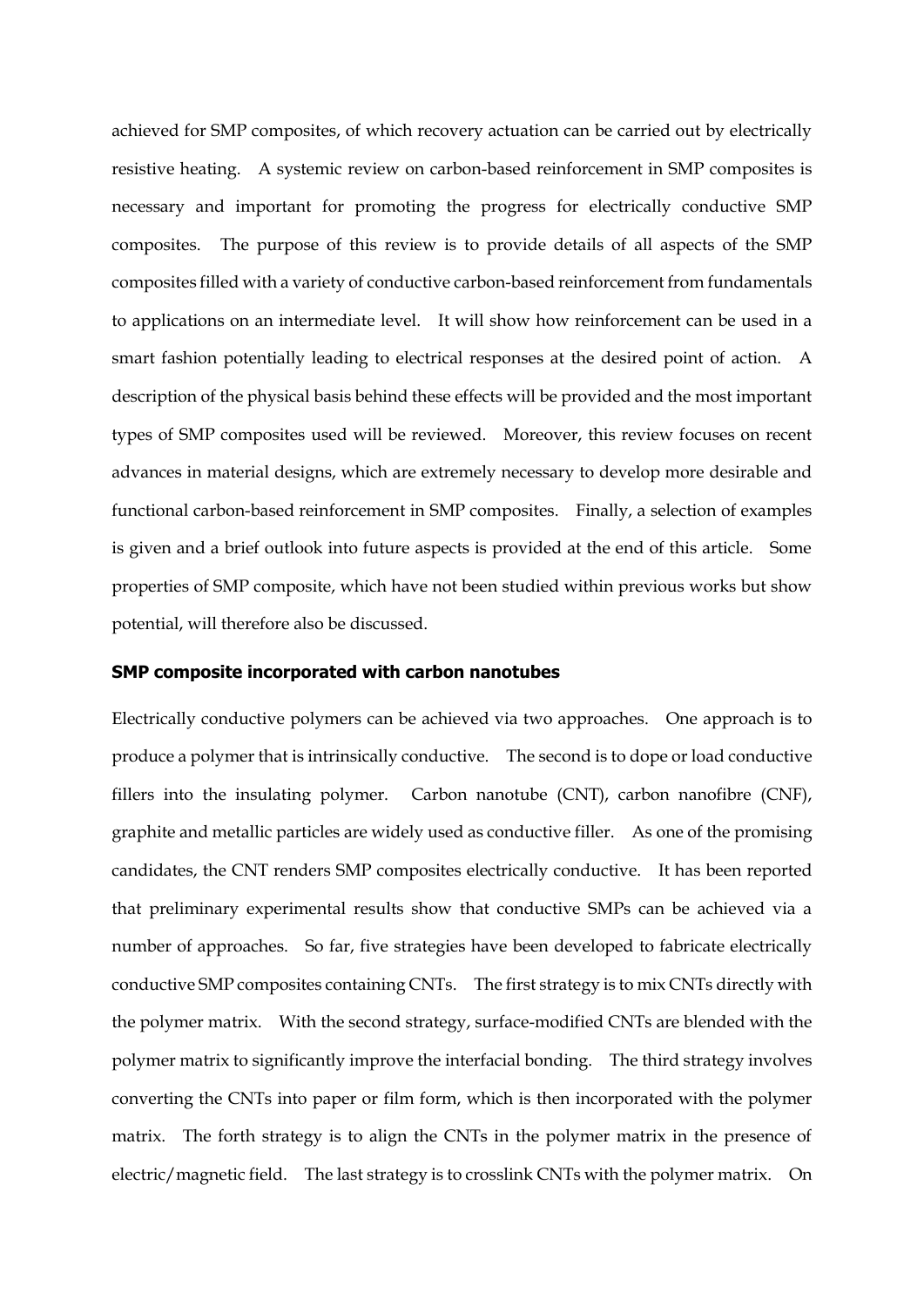the other hand, it has been found that there are four challenges that almost all previous research works encountered, including dispersion of CNTs in polymer matrix, bonding between the polymer macromolecules and CNTs, the electrically conductive network in composites, and the electrical properties of composites.

In 2006, it was reported that electrically conducting PU SMP-CNT composite was prepared by *in-situ* manufacturing process (Yoo *et al.,* 2006). The investigation focused on the electrical conductivities and electrically triggering recovery behaviour. The shape recovery of SMP composites filled with CNTs was achieved with electrical current, not by applying heating. These achievements are expected to lead to the application of SMP composites as actuators, which will play an important role in many applications such as controlling micro-aerial vehicles.

Furthermore, multi-walled carbon nanotubes (MWCNTs) had been employed after being chemically surface-modified in a solvent mixture of nitric acid and sulphuric acid, to significantly improve the interfacial bonding among polymer macromolecules and MWCNTs (Cho *et al.*, 2005). Through preparing electro-activate SMP composites and investigating their characteristics, it was found that the shape-memory effect was dependent on the filler content and degree of surface-modification of the MWCNTs. The electrical resistivity of these surface-modified MWCNT composites was lower than that of the composites filled with untreated MWCNT at the same filler concentration.

In order to fully harness the impressive electrical properties of MWCNTs and to transfer their properties to polymer matrix, it is suggested, a stable suspension and dispersion of MWCNTs in an aqueous solution is critical (Lu and Gou, 2012). Our previous works have focused on the covalent stabilisation techniques to molecularly functionalise specific molecular species onto CNT surfaces for enhanced dispersion and functionality with the aid of dispersion by high-powered sonication. It was experimentally demonstrated that the CNTs reached their nano-size and homogenously dispersed into the polymer matrix. Finally, the dispersion used affects the quality of SMP composite significantly. Better distribution of the CNTs was achieved by *in-situ* polymerisation compared to direct mixing.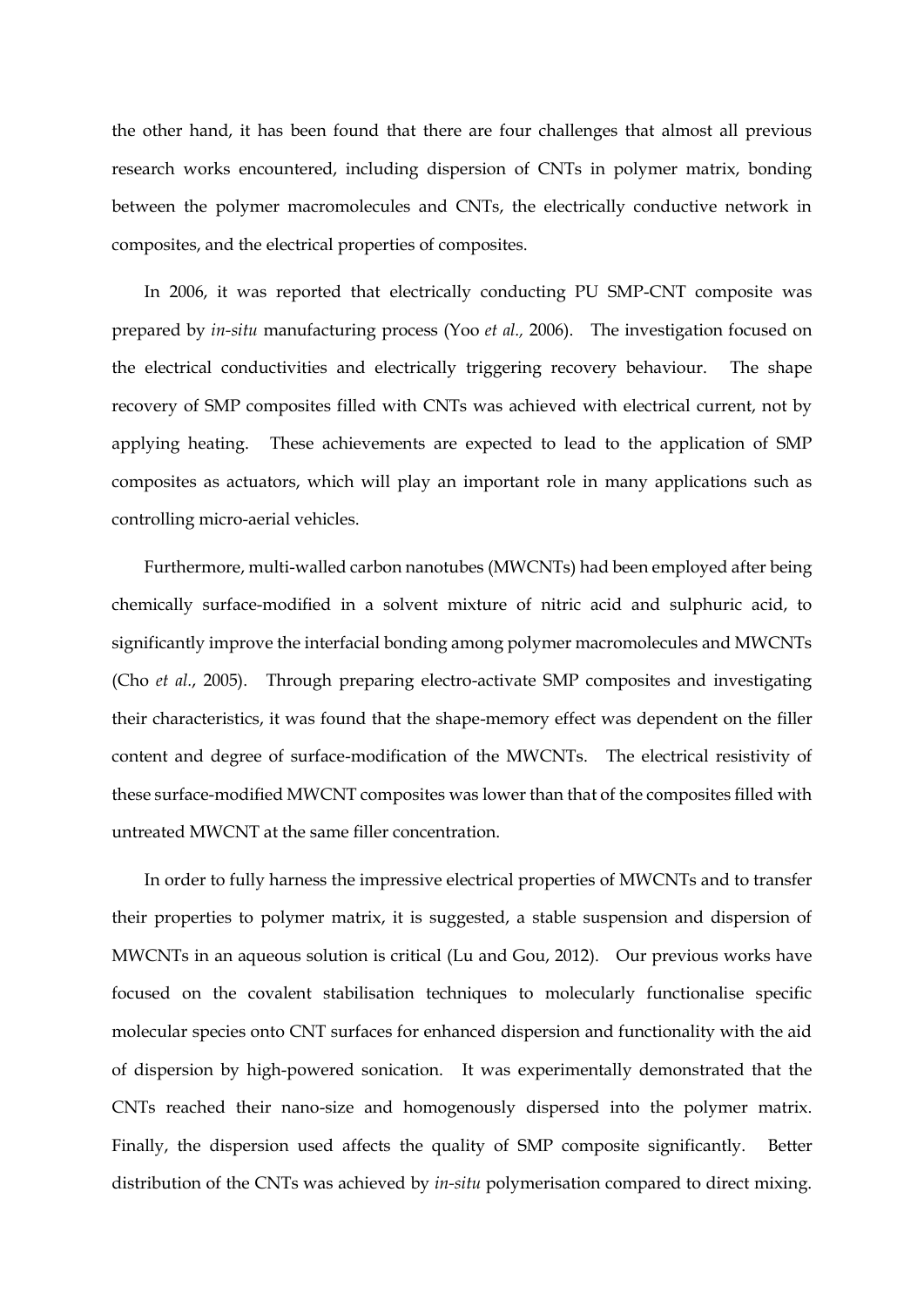This is evident as shown in the scanning electronic micrographs in Figure 1 (Lu and Gou, 2012). The CNT nanopaper prepared was placed on the bottom of the mould. The SMP resin was then injected into the mould. After the mould-filling, the resin was cured to obtain the SMP composite. Subsequently, the CNTs were electrically aligned into chains in the SMP composite and served as long-distance conductive channels for electronic current. Figure 2 presents the electrically induced shape recovery of styrene-based SMP upon application of 7.1V electric voltage (Lu and Gou, 2012). These experimental results support that the CNT is one of the more effective fillers to render the SMPs electrically conductive. Compared to the SMP composites filled with random CNTs, the electrical resistivity in those with chained CNTs was reduced for more than 100 times (Yu, 2011).

Recently, another approach to make conductive SMP composite was presented. Thus, single-walled CNTs (SWCNTs) were doped into PU polymer matrix and react with the hydrogen bonds of PU to successively construct a new hydrogen-bonded plane. And it was found that the optimum condition for the formation of conductive networks of PU-SWCNT hybrid materials was the incorporation of 3% SWCNTs into PU. The composite containing 4% SWCNTs showed a good electroactive shape recovery property under electric voltage (Lee and Yu, 2011).

Finally, Table I summarises the electrical properties of all of the above-mentioned SMP composites containing CNTs for purpose of comparison. Generally, the electrical conductivity decreased with the increase of the CNT content. And the electrical properties of the SMP composite result in the electric power and the shape recovery behaviour.

## **SMP composite incorporated with carbon nanofibre**

Similar with CNT, carbon nanofibre (CNF) also possess excellent thermal and electrical conductivities. In addition, the mechanical properties (tensile strength and tensile modulus) of CNF are better than carbon fibre. Therefore, CNF have also received considerable attentions in the fabrication of functional polymeric composites due to their ready availability and much lower price in comparison with CNT. For the CNF, four strategies have been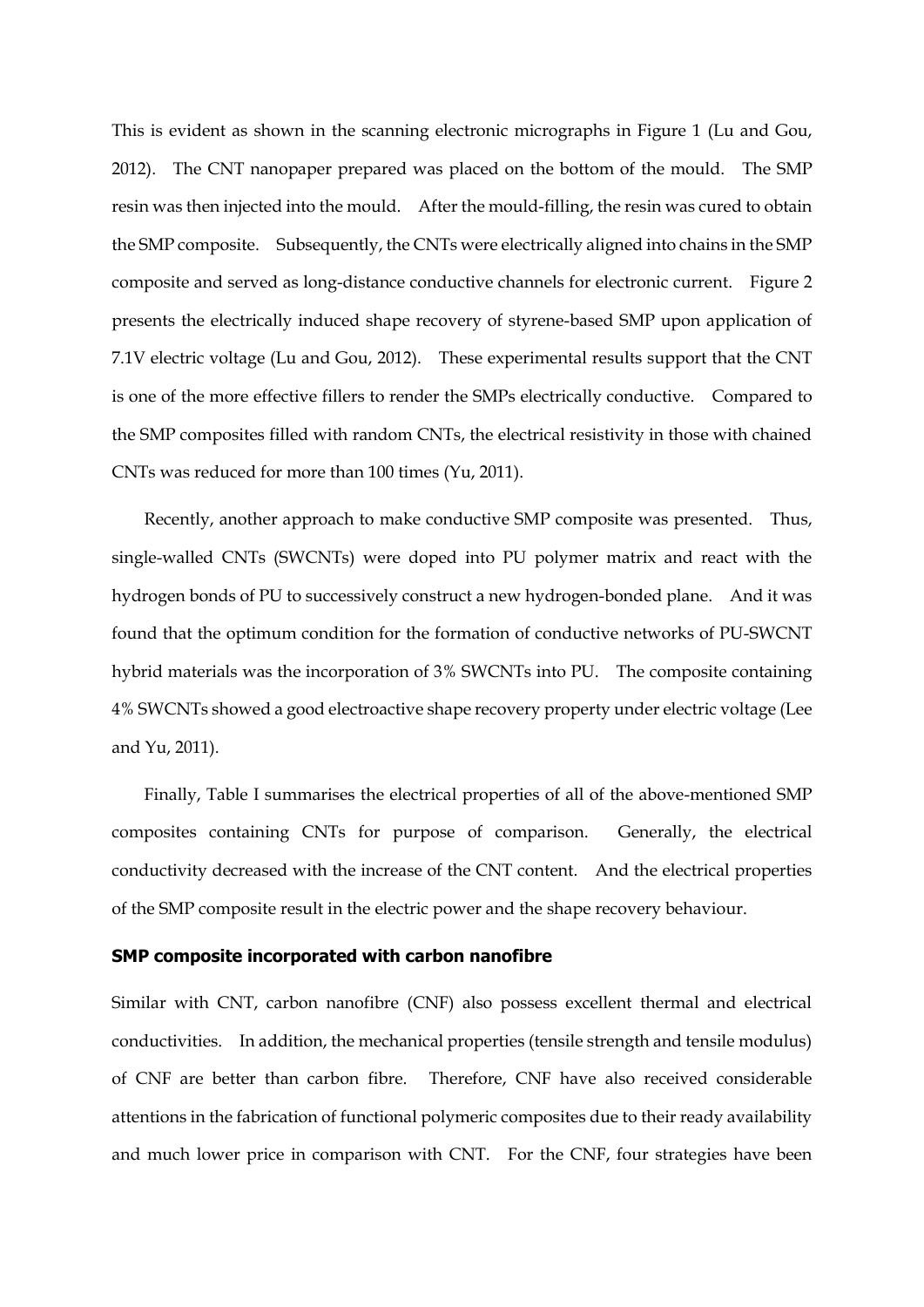utilised to fabricate electrically conductive SMP composites, of which shape recovery can be induced by applying an external electric current. The first strategy involves mixing the CNFs directly with the polymer matrix. With the second strategy, the oxidised CNFs are blended with the polymer matrix to improve the interfacial bonding. The third strategy involves converting CNFs into paper or film form, which are then incorporated with the polymer matrix. The last strategy involves the use of hybrid filler of CNF.

In 2009, Gunes *et al.* (2009) incorporated CNF into PU SMP to improve the mechanical performance of the resulting composite. The composites were prepared by melt mixing of the PU matrix and the CNFs. The electrical percolation of CNF containing resulting SMP composites was demonstrated to be lower than that of those containing carbon black. Consequently, the vapour grown CNF was also incorporated into the SMP matrix by *in-situ* manufacturing method. Their investigation focused on the electrical conductivities and electrically triggering recovery behaviour. The shape recovery of SMP composites filled with CNFs was achieved by electrical current, not by applying heating (Tang *et al.*, 2013; Dong *et al.*, 2013). Furthermore, oxidised CNFs were then employed for significantly improving the interfacial bonding among polar polymer macromolecules and CNFs (Gunes *et al.*, 2009). Through preparing electro-activate SMP composites and investigating their characteristics, the shape-memory effect could be shown to be dependent on the filler content and degree of reaction between polymer macromolecules and CNFs. In order to fully harness the electrical properties of CNFs and to transfer their such properties to the polymer matrix, it is critical to ensure that a stable suspension and dispersion of CNFs in an aqueous solution is achieved. Our previous works have focused on the covalent stabilisation techniques to molecularly functionalise specific molecular species onto CNF surfaces for enhanced dispersion and functionality with the aid of dispersion by high-power sonication. It was experimentally demonstrated that, via this approach, the CNFs reached their nano-size and homogenously dispersed into the polymer matrix. Finally, the dispersion used affected the quality of SMP composite significantly. Better distribution of the CNFs was achieved by *in-situ* polymerisation compared to direct mixing. This is evident from the scanning electronic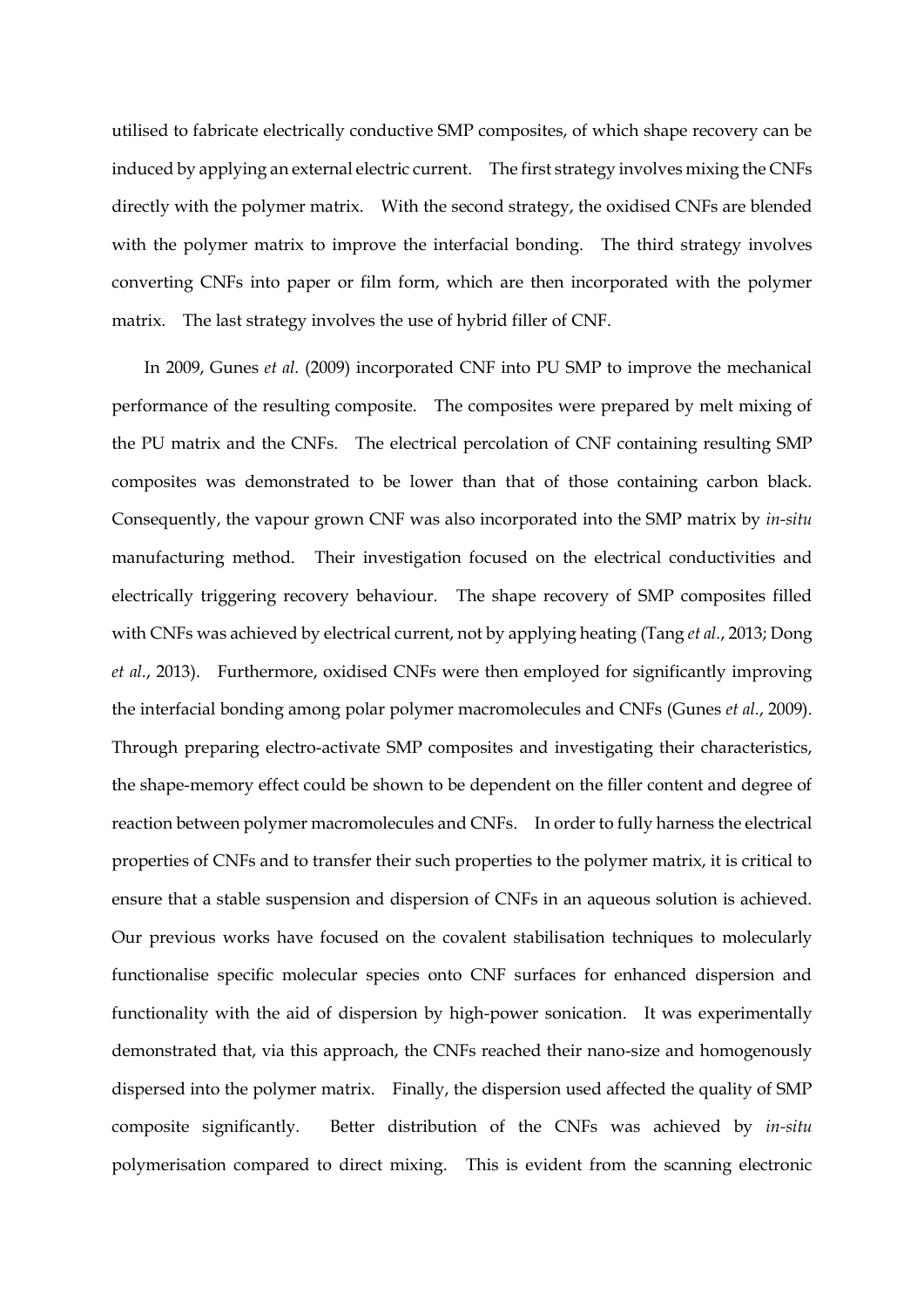micrographs shown in Figure 3 (Lu *et al.*, 2010). The suspensions were then membrane filtered under positive pressure to yield suitable compositions for the fabrication of uniform films. The SMP composites were fabricated by laminating the CNF papers prepared onto the surface of SMP sheets via hot-pressing. Figure 4 presents the electrically induced shape recovery of styrene-based SMP upon application of 8.6V electric voltage (Lu *et al.*, 2010). The CNF was also incorporated with nickel nanostrands to synergistically blend with the polymer matrix (Lv *et al.*, 2011). The hybrid filler could synergistically form a continuously conductive network for the electrical current and therefore render the composite electrically conductive.

Table II summarises the electrical properties of all of the above-mentioned SMP composites incorporated with CNFs for purpose of comparison. Similar to CNT, CNF also plays the same role in determining the electrical properties of composites. And the experimental results have proven that CNF is also an effective conductive filler to render the SMP electrically conductive.

### **SMP composite incorporated with carbon black/fibre**

Carbon black (CB) is a very commonly used conductive filler in polymer composite. PU SMP has been shown to gain a significantly improved thermal conductivity and mechanical performance by added CB. The effect of CB on the structure, electric conductivity, strain recovery behaviour, and their relationships on the PU SMP was initially studied in comparison with other types of conductive fillers, such as CNT, CNF and graphene (Li *et al.*, 2000). It was proven that the CB was an effective filler for the reinforcement of the PU matrix and the maintenance of the stable physical crosslinking structure of the polymer to store the elastic energy in the recovery process. Furthermore, the electrical percolation threshold was characterised for the CB enabled SMP composites. A number of subsequent researches followed this work, ranging from mechanical characterisation to recovery test.

In 2009, Leng *et al.* (2009) used CB to improve the thermal conductivity of SMP to trigger the shape recovery by infrared light. Generally, the CB is incorporated with other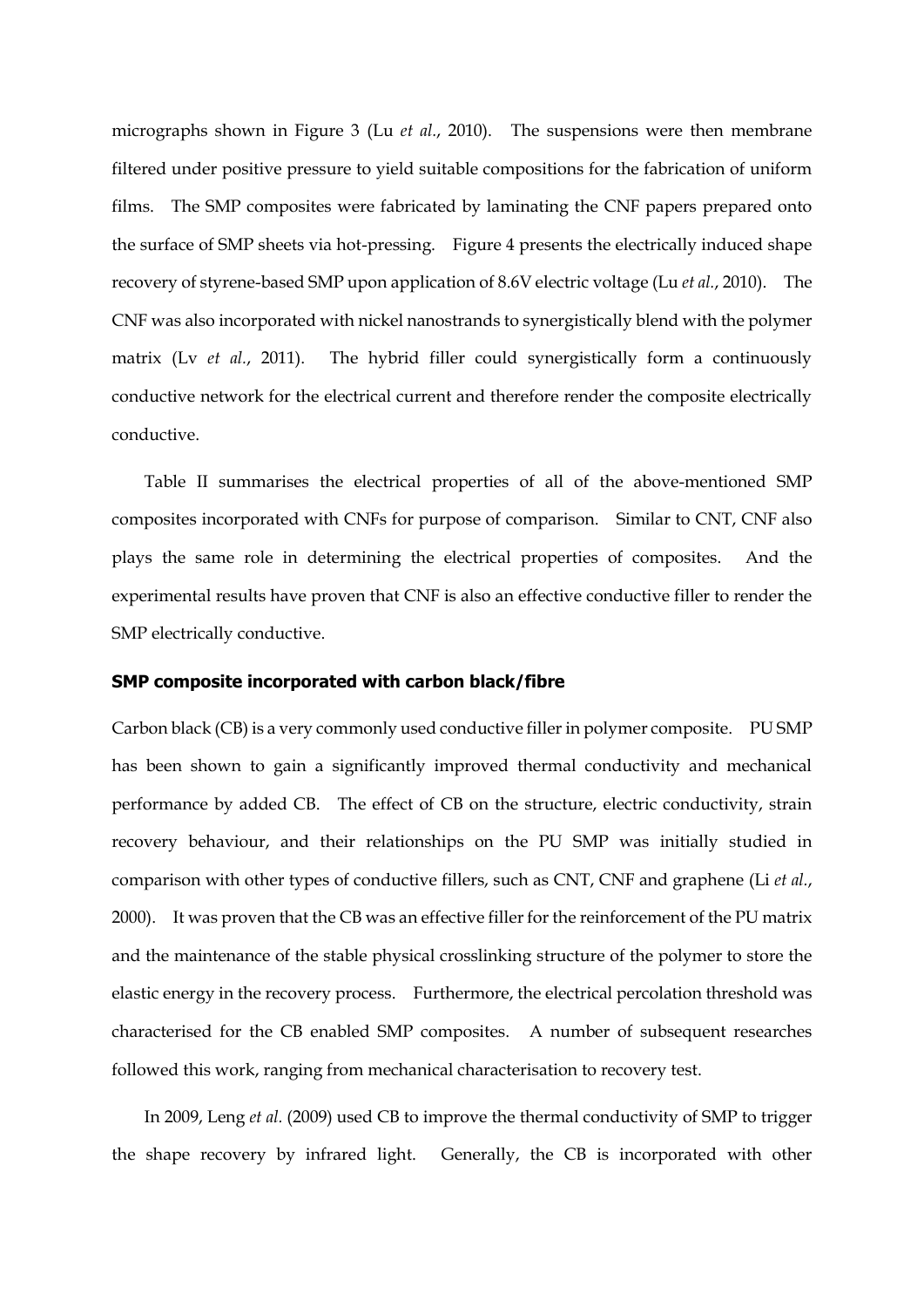conductive filler to synergistically improve the electrical properties of the SMP. Two strategies have been utilised in manufacturing electrically conductive SMP composites. The first strategy is to directly add the CB into the polymer matrix. The second strategy is to use hybrid filler of CB to synergistically lower the electrical resistivity of the resulting SMP. Thus, CB was incorporated into ethylene-1-octene copolymer SMP to improve the mechanical strength, modulus, electrical property of the resulting composites (Le *et al.*, 2011). In this work, different types and concentration of CB were mixed into the copolymer matrix which was cured under a compression pressure. The formation of CB network and its temperature dependent rigidity were expected to affect the shape memory performance. And the relationship between the shape memory behaviour and the CB properties was discussed. The electrical resistivity of the two types of SMP composites prepared was 150 and 8 ohm∙cm, respectively. The lower electrical resistivity is strong related to the larger specific surface area of the CB. Furthermore, the effect of specific surface area of CB on the mechanical strength and modulus of SMP was also investigated. And it was found that the CB could significantly improve these properties of the SMP composites. However, the recovery ratio was severely depressed with the increase in the filler content of CB.

Carbon fibre as a traditional fibre reinforcement has also been incorporated into styrenebased SMP. This type of SMP composite was consequently used in a smart hinge for deployable structure (Lan *et al.*, 2009). The composite was fabricated in the same approach as other CF reinforced thermosetting polymer. Instead of significantly improving the mechanical performance, the CF fibre networks also sever as the continuous paths to render the composite electrically conductive. Based on the experimental results, it was found that the storage modulus of the resulting SMP composite was improved in comparison with the pure SMP. And the shape recovery ratio became stable (above 90%) after more than 50 thermomechanical cycles. The mechanism behind the bending deformation of SMP composite was identified as microbuckling. Finally, the deployable hinge could be triggered to actuate a solar array by a 20V electric voltage. The recovery time was 80s. This work was expected to extend the application range of SMPs and SMP composites in aerospace, such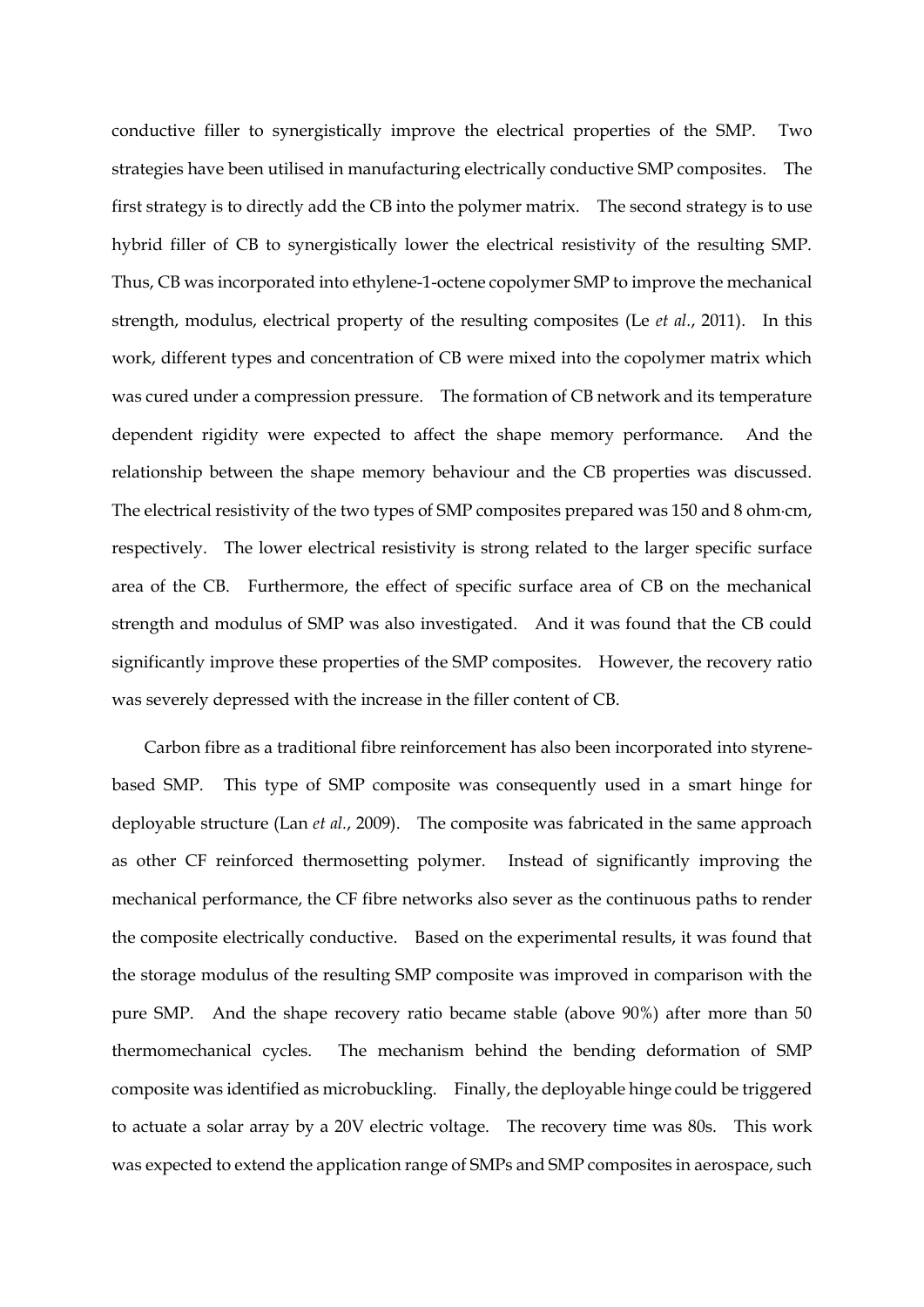as for the solar-based power generation (Hollaway, 2011). However, CF is usually used to improve the mechanical properties of the SMP matrix due to that the largely reversible strain of SMP will be severely depressed. Therefore, there have been many studies on the hybrid filler of short CF and conductive nano-sized particles to synergistically improve the mechanical performance and functional properties of SMP composites (Lu *et al.*, 2010). This hybrid filler could enhance the mechanical strength of polymer, but also the continuously conductive network was formed to significantly improve the electrical property. Thus, CB were dispersed homogeneously within the polymer matrix and served as interconnections between the fibres, while the short CF acted as long distance charge transporter by forming local conductive paths. The experimental results showed that the electrical conductivity was 2.32 S∙cm-1 for the SMP composite doped with 5 wt% CB and 2 wt% short CF (Leng *et al.*, 2007). Therefore, the shape recovery of SMP composite can be induced by a 24V electric voltage, as shown in Figure 5 (Leng *et al.*, 2008). This work pioneered the studies on achieving synergistic effect of two types of conductive dopants for electrically conductive SMP composites. Many excellent works are based on this principal design (Lu *et al.*, 2010; Lv *et al.*, 2011; Lu *et al.*, 2011; Lu and Liang, 2011). Figure 6 presents a synergistic effect of MWCNT nanopaper and nickel nanostrand on the electrical properties and electro-activated shape recovery behaviour of SMP nanocomposite (Lu and Liang, 2011; Lu *et al.*, 2013). The combination of MWCNT nanopaper and nickel nanostrand has been used to improve the electrical and thermal conductivities of the SMP nanocomposite, respectively. The electrical MWCNT nanopaper that served as a continuously path for electric current was laminated on the surface of SMP to provide the SMP nanocomposite with a low electrical resistivity to achieve shape recovery induced by electricity. Magnetic nickel nanostrands had been blended with and, vertically aligned into the SMP resin in a magnetic field, to improve the thermal conductivity and facilitate the heat transfer from the nanopaper to the SMP composite part. It was also demonstrated that the electrically responsive time and recovery ratio of SMP nanocomposite were significantly improved in comparison with that doped with randomly dispersed nickel nanostrand.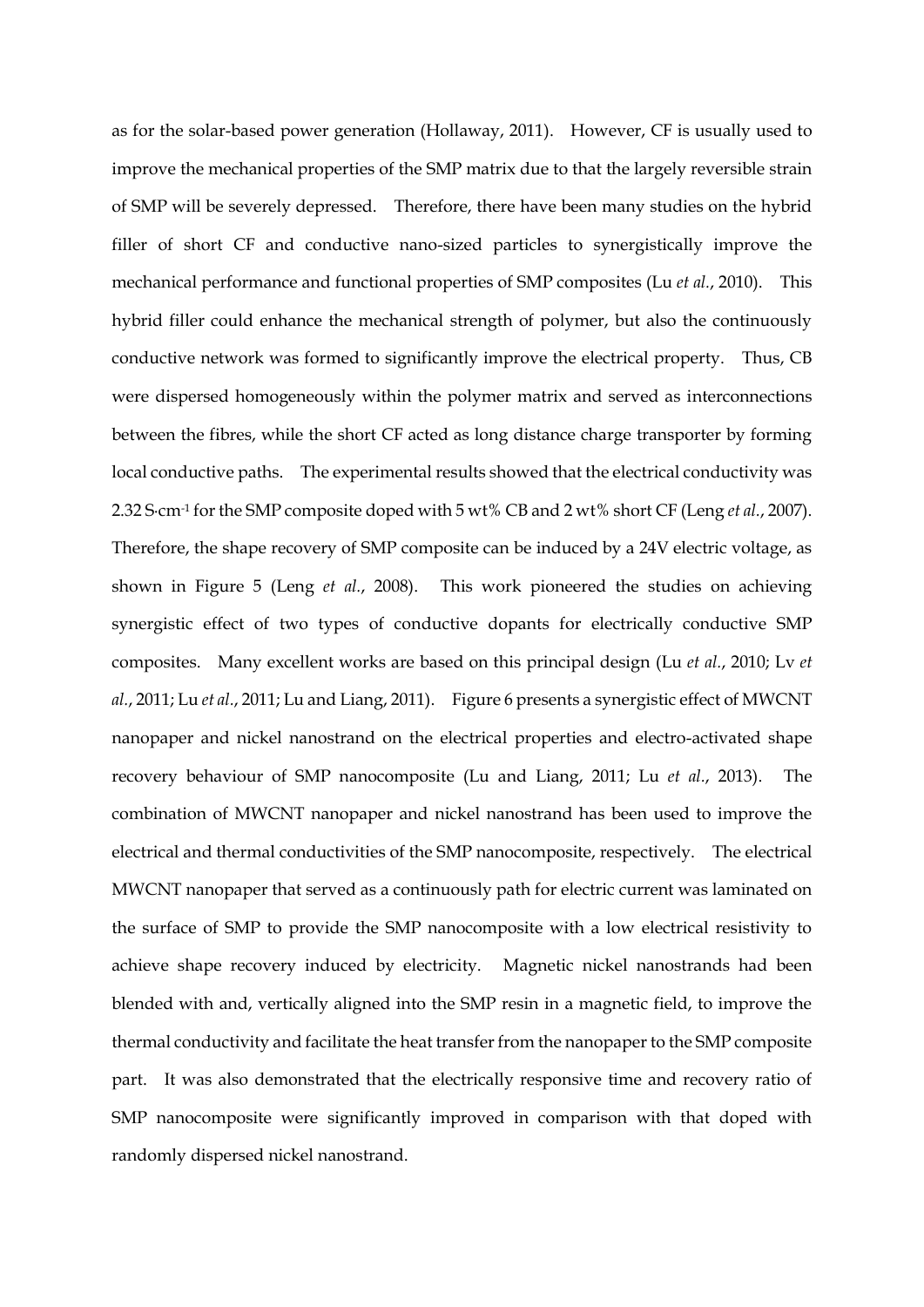### **SMP composite incorporated with graphene**

SMP composites reinforced by carbon-based nanomaterials such as CNT and CNF have frequently been reported and studied. However, their trend to form aggregates in polymer matrices limits their uses in the composites. To improve the dispersion of carbon-based nanomaterials, surface modification or the use of surfactants is essential. In this respect, graphene is an effective nanomaterial for obtaining desired SMP composites. Graphene has analogous chemical properties with nanotubes and also has a similar structure with layered nanoclay. Therefore, it has a significant potential to develop various desired mechanical, electrical and thermal properties of the composites. The development of graphene-enabled electrically conductive SMP composites has attracted a great deal of attention.

Three strategies have been utilised in manufacturing graphene-based SMP composites. The first strategy is to mix graphene with the polymer matrix directly. The second one is to blend functionalised (or oxidised) graphene with polymer matrix to improve the interfacial bonding. And the last strategy is to convert graphene into paper or film form, which is then incorporated with the polymer matrix. In previous researches, both graphene and functionalised graphene were employed to improve the mechanical, recovery performances and self-healing abilities of SMP composites (Xiao *et al.*, 2010; Dong *et al.*, 2013). Furthermore, it was found that the modulus increase for SMP composites containing functionalised graphene was 25 to 30% higher than those containing raw graphene (Yoonessi *et al.*, 2012). In addition, the toughness and flexibility were both found to have been improved (Thakur and Karak, 2013). Such observations supported that graphene and functionalised graphene had a strong influence on the mechanical performance of SMPs. Graphene was also proven to effectively enhance the electrical conductivity. Experimental results reported have shown the electrical conductivity of PU SMP doped with 1.0 wt% graphene to be 10<sup>-2</sup> S⋅cm<sup>-1</sup> and that the electrical actuation via resistive heating needed a 100V electric voltage (Choi *et al.*, 2012).

Another strategy to achieve the electrical actuation of graphene-enabled SMP composites is to form the graphene-based paper (Lu and Gou, 2012). Thus, graphene and CNF were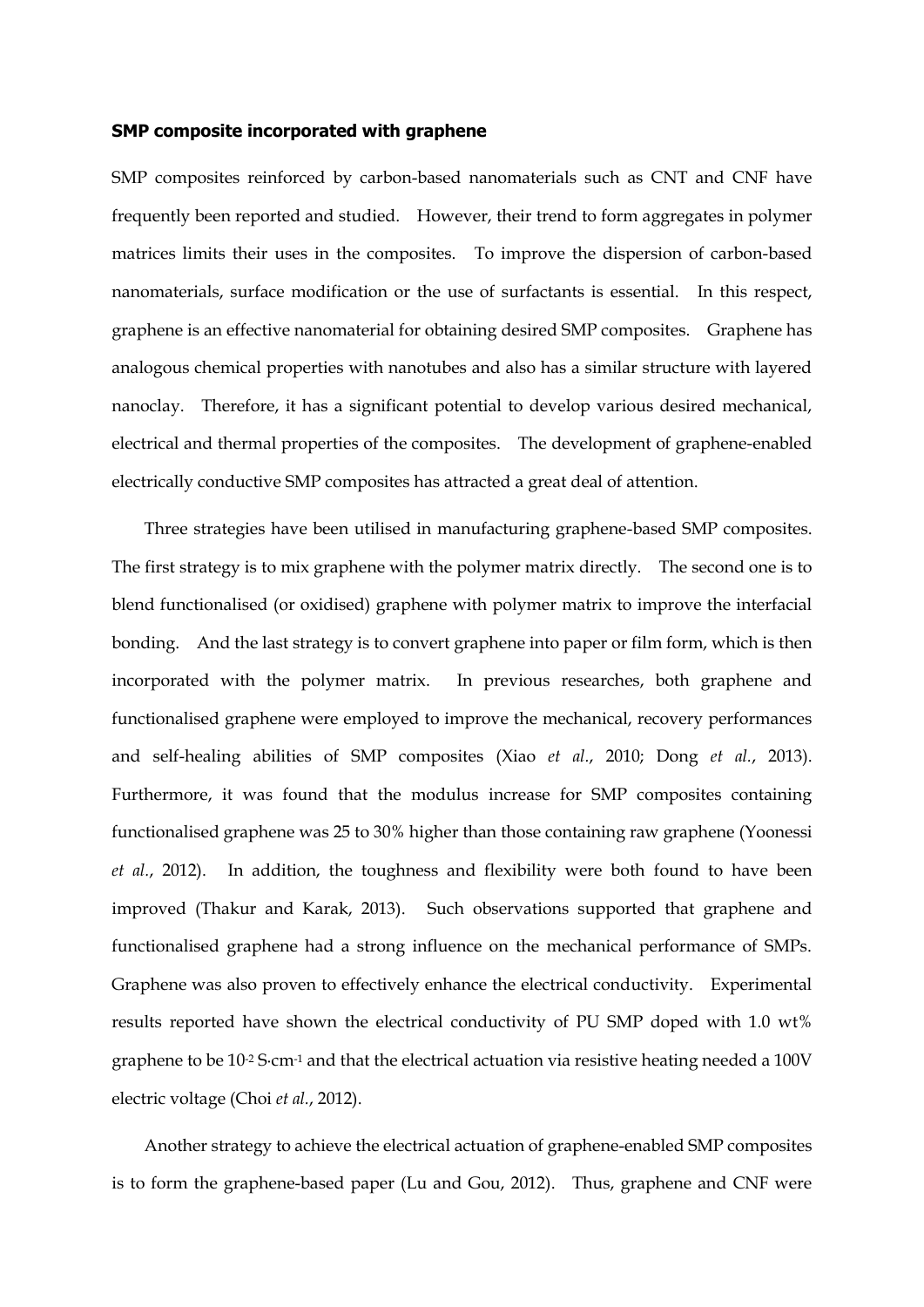both used to form electrically conductive paper. Graphene was employed to improve the electrical conductivity in the basal plane due to its layer structure. On the other hand, CNF was used to bridge the gaps between layers and improve the inter-layer electrical conductivity of graphene. Therefore, a continuous network of graphene and CNF synergistically enhanced electrical property of the paper. The experimental results showed that the electrical conductivity of SMP composite incorporated with 1.8g conductive paper (0.6g graphene and 1.2g CNF) was approximately 1.5 S∙cm-1. Figure 7 presents the electrical actuation of graphene-enabled SMP composite by a 25V electric voltage. Furthermore, the optimisation of temperature distribution of SMP composite was also improved in the electrically driven recovery process.

# **Concluding remarks**

In this article, we review the progress and advance in the SMP composite incorporated with conductive carbon-based fillers for electrical actuation. A number of examples and experimental results have been presented and discussed to cover recent research and development on the utilisation of CNT, CNF, CB, CF and graphene to achieve the shape recovery of SMP composites through Joule resistive heating. As can be seen, together with synergistic effect of two types of conductive fillers, the feature of carbon-based fillers enabled SMP composite is able to effectively reshape the design of electrical actuation in many ways. With great efforts in the last few years, the electrical actuation in SMP composites is expected to be a solution for exploring many more practical and potential applications for this kind of smart materials. Furthermore, researches on the SMP composites driven by electrically resistive heating are also expected to significantly improve the development of SMPs.

# **References**

Behl, M. and Lendlein, A. (2007), "Actively moving polymers", *Soft Matter*, Vol. 3 No. 1, pp. 58-67.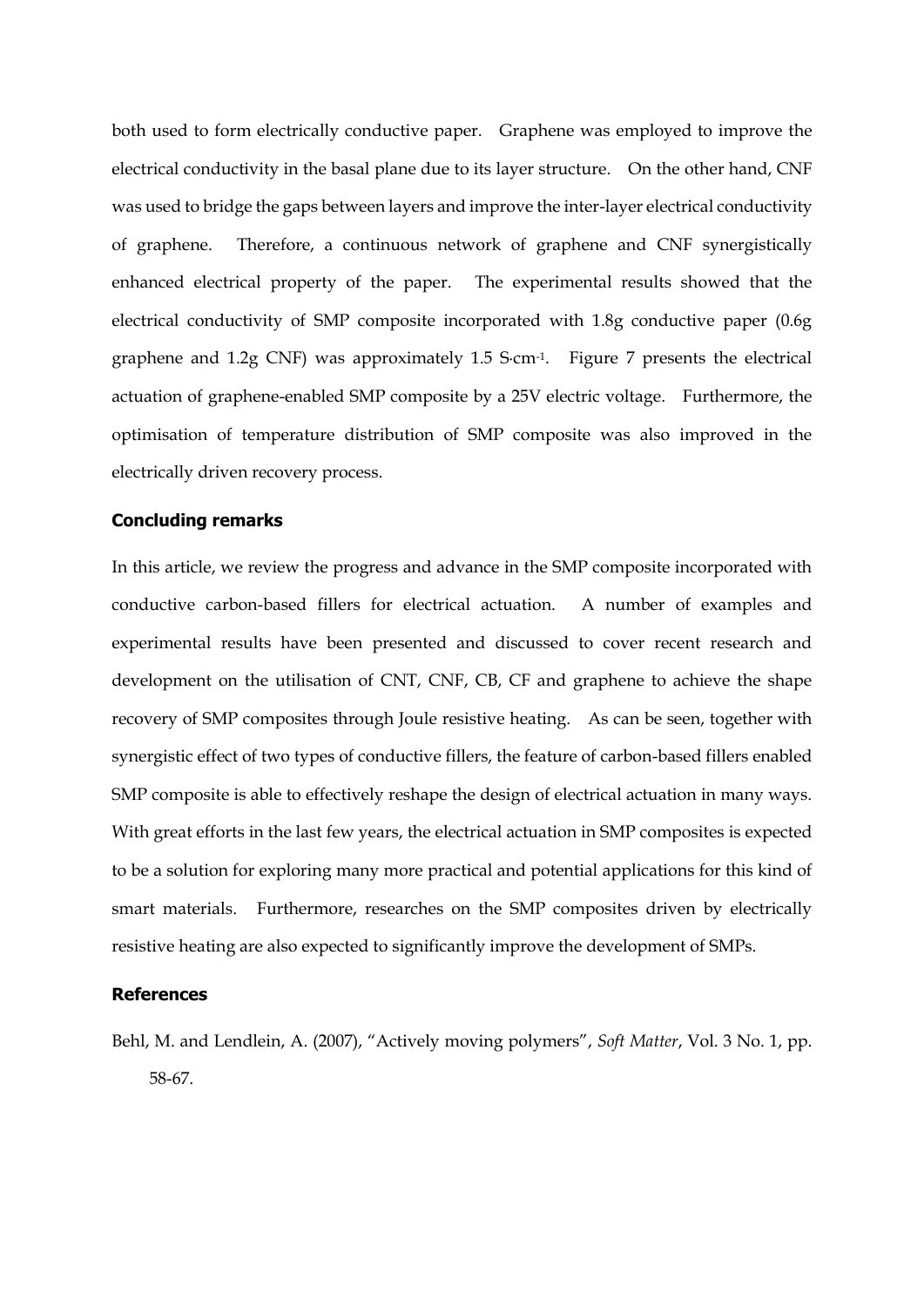- Choi, J.T., Dao, T.D., Oh, K.M., Lee, H.I., Jeong, H.M. and Kim, B.K. (2012), "Shape-memory polyurethane nanocomposites with functionalised graphene", *Smart Materials and Structures*, Vol. 21 No. 7, pp. 75017-26.
- Cho, J.W., Kim, J.W., Jung, Y.C. and Goo, N.S. (2005), "Electroactive shape-memory polyurethane composites incorporating carbon nanotubes", *Macromolecular Rapid Communications*, Vol. 26 No. 5, pp. 412-6.
- Dong, J., Ding, J.B., Weng, J. and Dai, L.Z. (2013), "Graphene enhances the shape-memory of poly (acrylamide-co-acrylic acid) grafted on graphene", *Macromolecular Rapid Communications*, Vol. 34 No. 8, pp. 659-64.
- Dong, Y.B., Ding, J., Wang, J., Fu, X., Hu, H.M., Li, S., Yang, H.B., Xu, C.S., Du, M.L. and Fu, Y.Q. (2013), "Synthesis and properties of the vapour-grown carbon nanofibre/epoxy shape memory and conductive foams prepared via latex technology", *Composites Science and Technology*, Vol. 76, pp. 8-13.
- Gall, K., Kreiner, P., Turner, D. and Hulse, M. (2004), "Shape-memory polymers for microelectromechanical systems", *Journal of Microelectromechanical Systems*, Vol. 13 No. 3, pp. 472-83.
- Gunes, I.S., Jimenez, G.A. and Jana, S.C. (2009), "Carbonaceous fillers for shape memory actuation", *Carbon*, Vol. 47, pp. 981-97.
- Hollaway, L.C. (2011), "Thermoplastic-carbon fibre composites could aid solar-based power generation: possible support system for solar power satellites", *Journal of Composites for Construction*, Vol. 15 No. 2, pp. 239-47.
- Hu, J.L. and Chen, S. (2010), "A review of actively moving polymers in textile applications", *Journal of Materials Chemistry*, Vol. 20, pp. 3346-55.
- Huang, W.M., Yang, B., Fu, Y.Q. (2011), *Polyurethane Shape-memory Polymers*, CRC Press.
- Kim, B.K., Lee, S.Y., Lee, J.S., Baek, S.H., Choi, Y.J., Lee, J.O. and Xu, M. (1998), "Polyurethane ionomers having shape memory effects", *Polymer*, Vol. 39 No. 13, pp. 2803-8.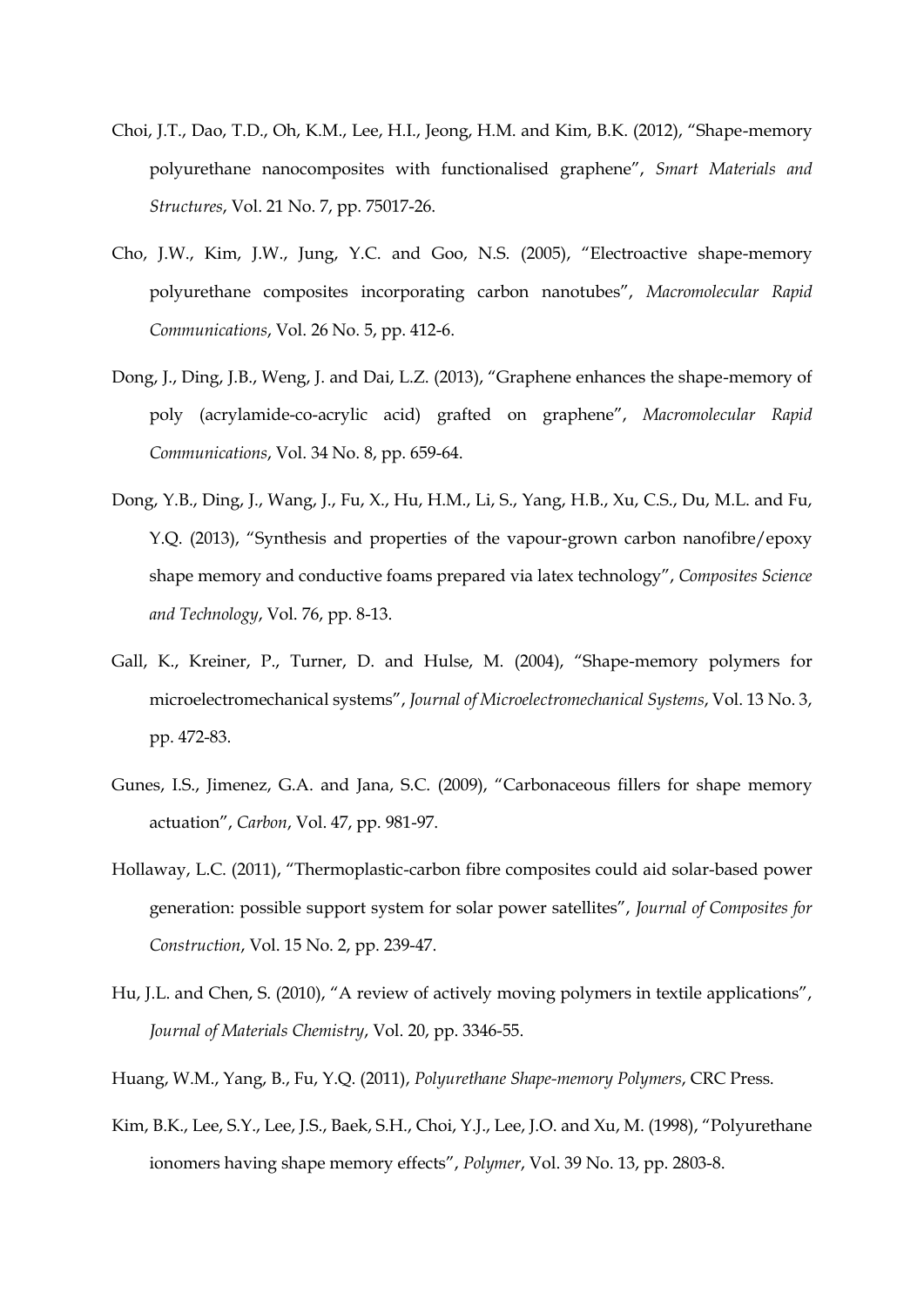- Lan, X., Liu, Y.J., Lv, H.B., Wang, X.H., Leng, J.S. and Du, S.Y. (2009), "Fibre reinforced shapememory polymer composite and its application in a deployable hinge", *Smart Materials and Structures*, Vol. 18 No. 2, pp. 24002-7.
- Lee, H.F. and Yu, H.H. (2011), "Study of electroactive shape-memory polyurethane–carbon nanotube hybrids", *Soft Matter*, Vol. 7, pp. 3801-7.
- Le, H.H., Osazuwa, O., Kolesov, I., Ilisch, S. and Radusch, H.J. (2011), "Influence of carbon black properties on the Joule heating stimulated shape-memory behaviour of filledethylene-1-octene copolymer", *Polymer Engineering & Science*, Vol. 51 No. 3, pp. 500- 8.
- Lendlein, A. (2010), "Progress in actively moving polymers", *Journal of Materials Chemistry*, Vol. 20, pp. 3332-4.
- Lendlein, A. and Biodegradable, R.L. (2002), "Elastic shape-memory polymers for potential biomedical applications", *Science*, Vol. 296 No. 5573, pp. 1673-6.
- Leng, J.S., Wu, X.L. and Liu, Y.J. (2009), "Infrared light-active shape-memory polymer filled with nanocarbon particles", *Journal of Applied Polymer Science*, Vol. 114, pp. 2455-60.
- Leng, J.S., Lu, H.B., Liu, Y.J., Huang, W.M. and Du, S.Y. (2009), "Shape-memory polymers-a class of novel smart materials", *MRS Bulletin*, Vol. 34 No. 11, pp. 848-55.
- Leng, J.S., Lv, H.B., Liu, Y.J. and Du, S.Y. (2007), "Electroactivate shape-memory polymer filled with nanocarbon particles and short carbon fibers", *Applied Physics Letters*, Vol. 91 No. 14, pp. 144105-7.
- Leng, J.S., Lv, H.B., Liu, Y.J. and Du, S.Y. (2008), "Synergic effect of carbon black and short carbon fiber on shape-memory polymer actuation by electricity", *Journal of Applied Physics*, Vol. 104, pp. 104917-20.
- Li, F.K., Qi, L.Y., Yang, J.P., Xu, M., Luo, X.L. and Ma, D.Z. (2000), "Polyurethane/conducting carbon black composites: Structure, electric conductivity, strain recovery behaviour, and their relationships", *Journal of Applied Polymer Science*, Vol. 75 No. 1, pp. 68-77.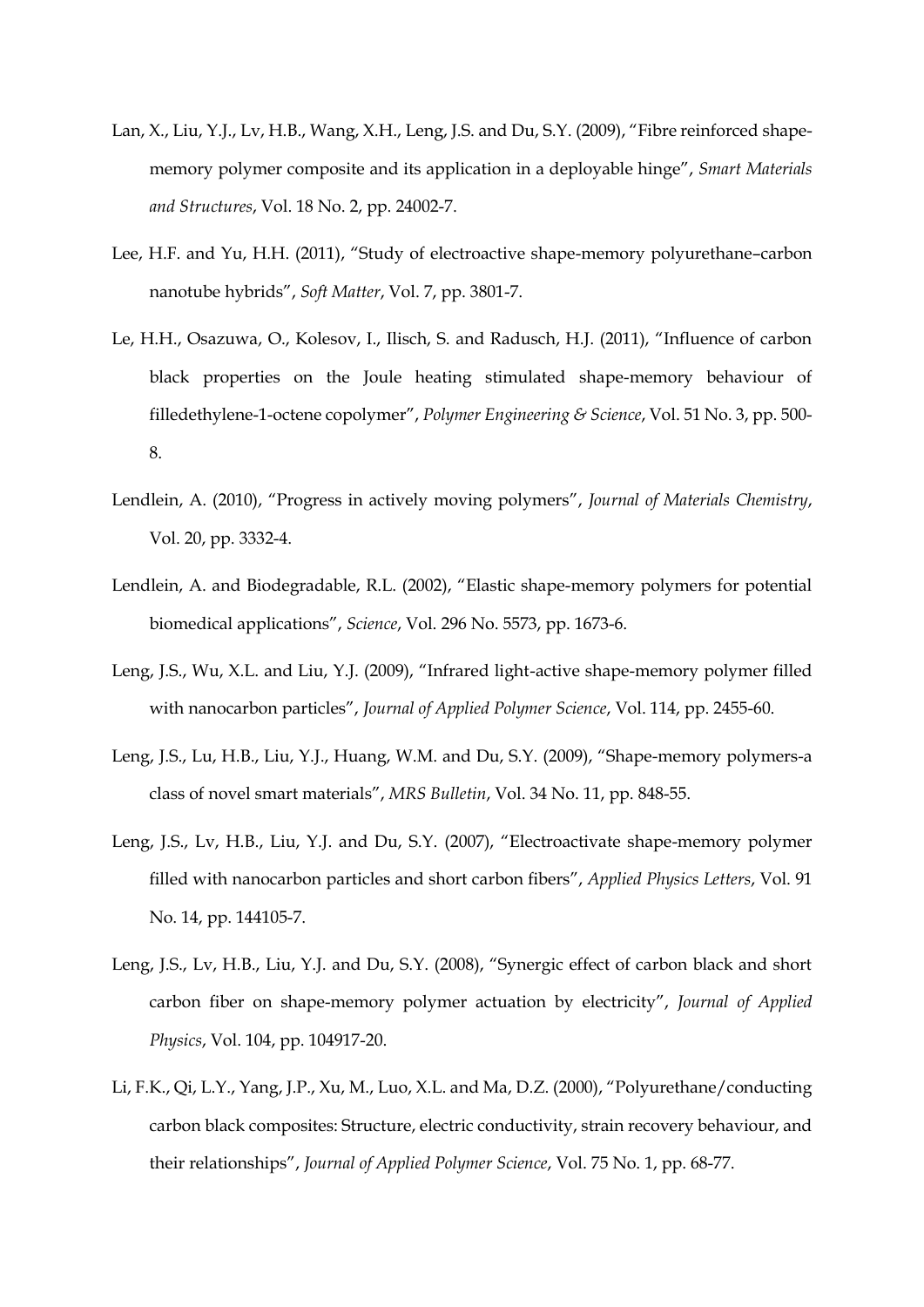- Lu, H.B. and Gou, J.H. (2012), "Fabrication and electroactive responsive behaviour of shapememory nanocomposite incorporated with self - assembled multiwalled carbon nanotube nanopaper", *Polymers for Advanced Technologies*, Vol. 23 No. 12, pp. 1529-35.
- Lu, H.B. and Gou, J.H. (2012), "Study on 3-D high conductive graphene buckypaper for electrical actuation of shape-memory polymer", *Nanoscience and Nanotechnology Letters*, Vol. 4 No. 12, pp. 1155-9.
- Lu, H.B., Gou, J.H., Leng, J.S. and Du, S.Y. (2011), "Magnetically aligned carbon nanotube in nanopaper enabled shape-memory nanocomposite for high speed electrical actuation", *Applied Physics Letters*, Vol. 98, pp. 174105-7.
- Lu, H.B., Liang, F. and Gou, J.H. (2011), "Nanopaper enabled shape-memory nanocomposite with vertically aligned nickel nanostrand: controlled synthesis and electrical actuation", *Soft Matter*, Vol. 7, pp. 7416-23.
- Lu, H.B., Liu, Y.J., Gou, J.H., Leng, J.S. and Du, S.Y. (2010), "Synergistic effect of carbon nanofiber and carbon nanopaper on shape-memory polymer composite", *Applied Physics Letters*, Vol. 96 No. 8, pp. 84102-4.
- Lu, H.B., Liu, Y.J., Gou, J.H., Leng, J.S. and Du, S.Y. (2010), "Electrical properties and shapememory behaviour of self-assembled carbon nanofiber nanopaper incorporated with shape-memory polymer", *Smart Materials and Structures*, Vol. 19 No. 7, pp. 75021-7.
- Lu, H.B., Huang, W.M. and Yao, Y.T. (2013), "Review of chemo-responsive shape change/memory polymers", *Pigment & Resin Technology*, Vol. 42, pp. 237–46.
- Lu, H.B., Yu, K., Liu, Y.J. and Leng, J.S. (2010), "Sensing and actuating capabilities of shapememory polymer composite integrated with hybrid filler", *Smart Materials and Structures*, Vol. 19 No. 6, pp. 65014-9.
- Lu, H.B., Yu, K., Sun, S.H., Liu, Y.J. and Leng, J.S. (2010), "Mechanical and shape-memory behaviour of shape-memory polymer composites with hybrid fillers", *Polymer International*, Vol. 59, pp. 766-77.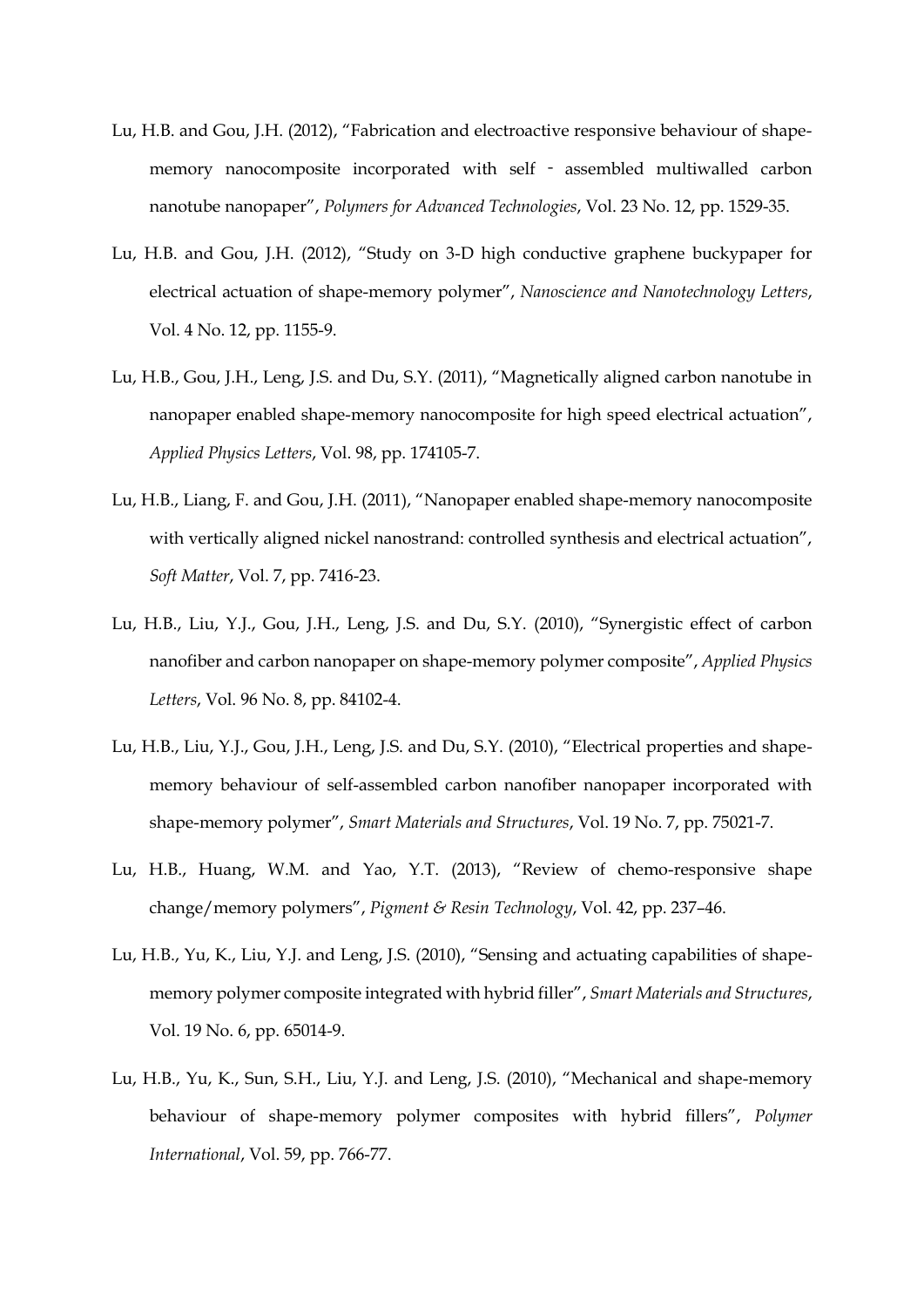- Luo, X.F. and Mather, P.T. (2010), "Conductive shape-memory nanocomposites for high speed electrical actuation", *Soft Matter*, Vol. 6, pp. 2146-9.
- Lv, H.B., Gou, J.H., Leng, J.S. and Du, S.Y. (2011), "Synergistic effect of carbon nanofibre and sub-micro filamentary nickel nanostrand on the shape-memory polymer nanocomposite", *Smart Materials and Structures*, Vol. 20 No. 3, pp. 35017-23.
- Maitland, D.J., Metzger, M.F., Schumann, D., Lee, A. and Wilson, T.S. (2002), "Photothermal properties of shape-memory polymer micro-actuators for treating stroke", *Lasers in Surgery and Medicine*, Vol. 30 No. 1, pp. 1-11.
- Mather, P.T., Luo, X.F. and Rousseau, I.A. (2009), "Shape-memory polymer research", *Annual Review of Materials Research*, Vol. 39, pp. 445-71.
- Paik, I.H., Goo, N.S., Jung, Y.C. and Cho, J.W. (2006), "Development and application of conducting shape-memory polyurethane actuators", *Smart Materials and Structures*, Vol. 15, pp. 1476-82.
- Sun, L., Huang, W.M., Ding, Z., Zhao, Y., Wang, C.C., Purnawali, H. and Tang, C. (2012), "Stimulus-responsive shape-memory materials: a review", *Materials and Design*, Vol. 33, pp. 577-640.
- Tang, Z.H., Sun, D.Q., Yang, D., Guo, B.C., Zhang, L.Q. and Jia, D.M. (2013), "Vapor grown carbon nanofibre reinforced bio-based polyester for electroactive shape-memory performance", *Composites Science and Technology*, Vol. 75, pp. 15-21.
- Tobushi, H., Hayashi, S., Hoshio, K. and Ejiri, Y. (2008), "Shape recovery and irrecoverable strain control in polyurethane shape-memory polymer", *Science and Technology of Advanced Materials*, Vol. 9 No. 15009, pp. 1-7.
- Thakur, S. and Karak, N. (2013), "Bio-based tough hyperbranched polyurethane-graphene oxide nanocomposites as advanced shape-memory materials", *RSC Advances*, DOI: 10.1039/C3RA40801A.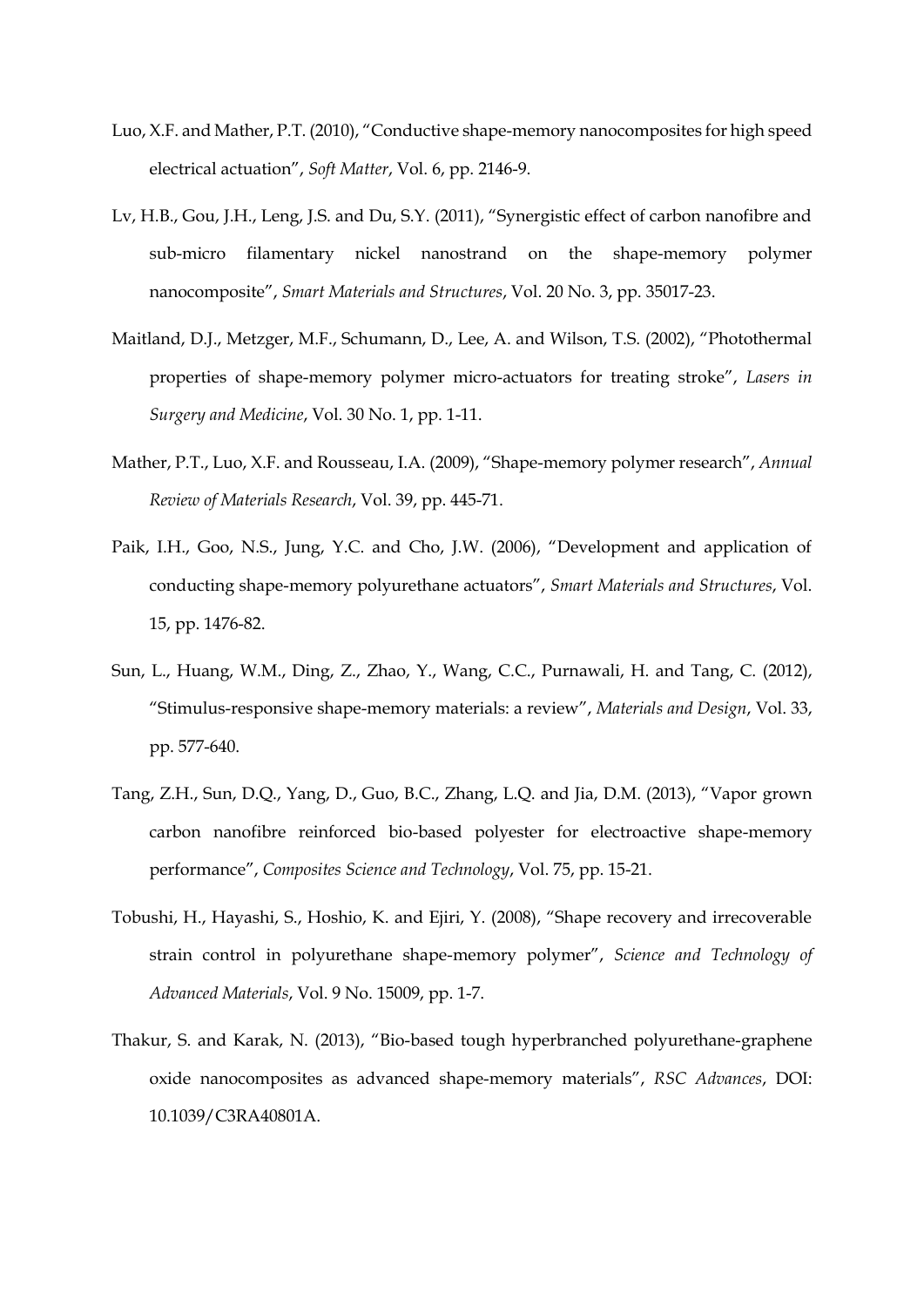- Xiao, X.C., Xie, T. and Cheng, Y.T. (2010), "Self-healable graphene polymer composites", *Journal of Materials Chemistry*, Vol. 20, pp. 3508-14.
- Xie, T. (2011), "Recent advances in polymer shape memory", *Polymer*, Vol. 52, pp. 4985-5000.
- Yoo, H.J., Jung, Y.C., Sahoo, N.G. and Cho, J.W. (2006), "Polyurethane-carbon nanotube nanocomposites prepared by in-situ polymerisation with electroactive shape memory", *Journal of Macromolecular Science, Part B: Physics*, Vol. 45 No. 4, pp. 441-51.
- Yoonessi, M., Shi, Y., Scheiman, D.A., Lebron-Colon, M., Tigelaar, D.M., Weiss, R.A. and Meador, M.A. (2012), "Graphene polyimide nanocomposites; thermal, mechanical and high-temperature shape memory effects", *ACS Nano*, Vol. 6 No. 9, pp. 7644-55.
- Yu, K., Zhang, Z.C., Liu, Y.J. and Leng, J.S. (2011), "Carbon nanotube chains in a shapememory polymer/carbon black composite: to significantly reduce the electrical resistivity", *Applied Physics Letters*, Vol. 98 No. 7, pp. 74102-4.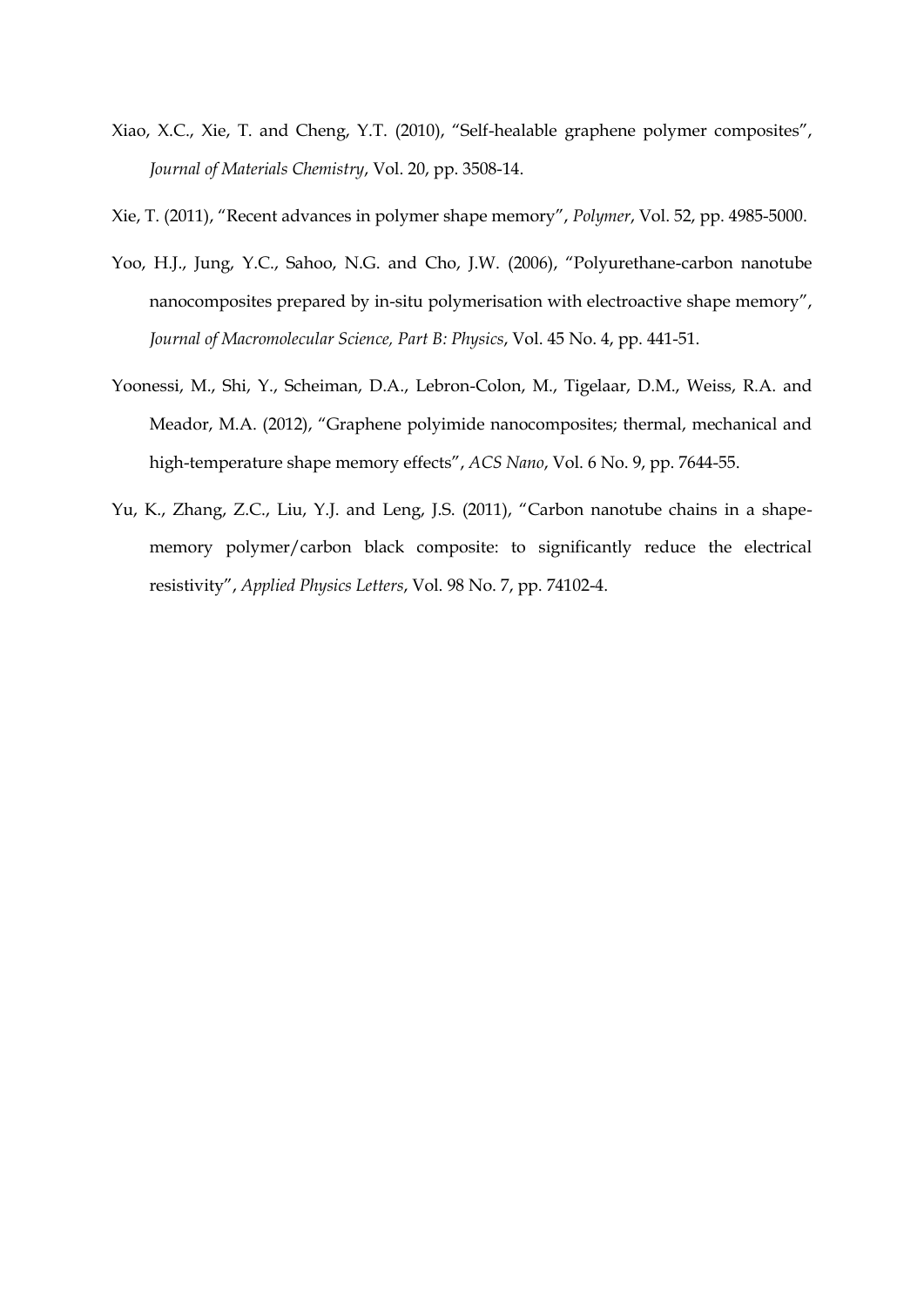**Table I** Electrical properties of SMP composite with CNTs

| Filler type      | Matrix  | <b>Filler</b> | Electrical          | Voltage | Ref.        |
|------------------|---------|---------------|---------------------|---------|-------------|
|                  | type    | content       | conductivity (S.cm- | (V)     |             |
|                  |         |               | $^{1}$              |         |             |
| <b>Raw MWCNT</b> | PU      | 3.0wt%        | 0.28                | 50      | Yoo et al., |
|                  |         |               |                     |         | 2006        |
| Surface-modified | PU      | 5.0wt%        | $10^{-3}$           | 40      | Cho et      |
| <b>MWCNT</b>     |         |               |                     |         | al., 2005   |
| MWCNT paper      | Styrene | 7.02 wt%      | $\approx$ .         | 7.1     | Lu and      |
|                  |         |               |                     |         | Gou,        |
|                  |         |               |                     |         | 2012        |
| <b>MWCNT</b>     | Styrene | 1.0 wt%       | $\approx 0$         | 25      | Yu et al.,  |
| alignment        |         |               |                     |         | 2011        |
| Crosslinked      | PU      | 4.0wt%        | $\approx$ .0wt      | 30      | Lee and     |
| <b>SWCNT</b>     |         |               |                     |         | Yu, 2011    |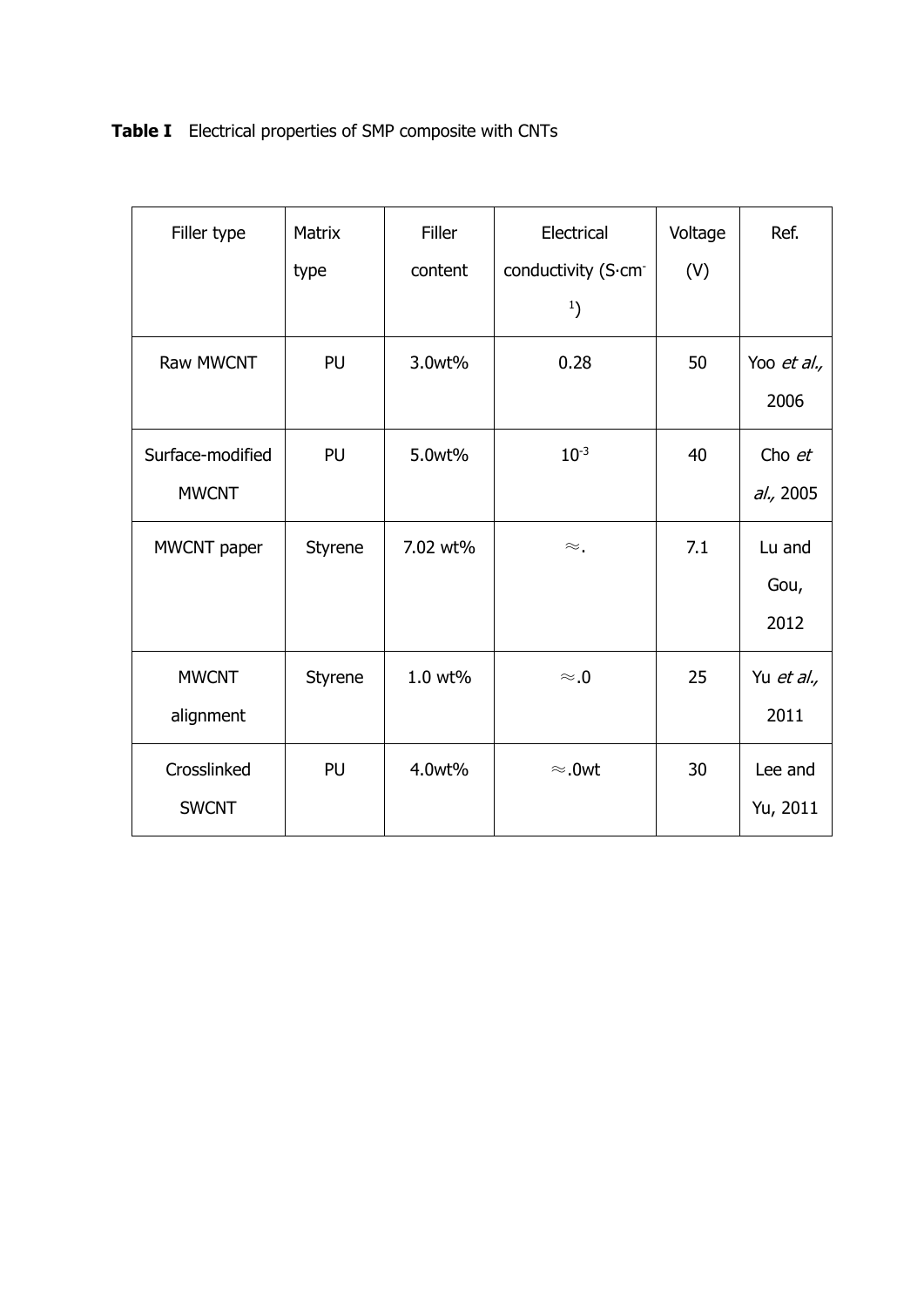| Filler type | Matrix type | Filler content | Electrical         | Voltage   | Ref.                 |
|-------------|-------------|----------------|--------------------|-----------|----------------------|
|             |             |                | conductivity       | (V)       |                      |
|             |             |                | $(S\cdot cm^{-1})$ |           |                      |
| Raw CNF     | PU,         | 7.0wt%         | $10^{-11}$         | <b>NA</b> | Gunes et al.,        |
|             | Polyester,  |                |                    |           | 2009; Tang           |
|             | epoxy       |                |                    |           | <i>et al.,</i> 2013; |
|             |             |                |                    |           | Dong et al.,         |
|             |             |                |                    |           | 2013                 |
| Oxidised    | PU          | 5.0wt%         | $10^{-5}$          | <b>NA</b> | Gunes et al.,        |
| <b>CNF</b>  |             |                |                    |           | 2009                 |
| CNF paper   | Styrene     | 7.02wt%        | $\approx$ t%7      | 8.6       | Lu <i>et al.</i> ,   |
|             |             |                |                    |           | 2010                 |
| Hybrid      | Epoxy       | 2.5wt% CNF and | $\approx$ .5w      | 36        | Lv et al.,           |
| filler of   |             | 7.5wt% nickel  |                    |           | 2011                 |
| <b>CNF</b>  |             | nanostrand     |                    |           |                      |

**Table II** Electrical properties of SMP composite with CNFs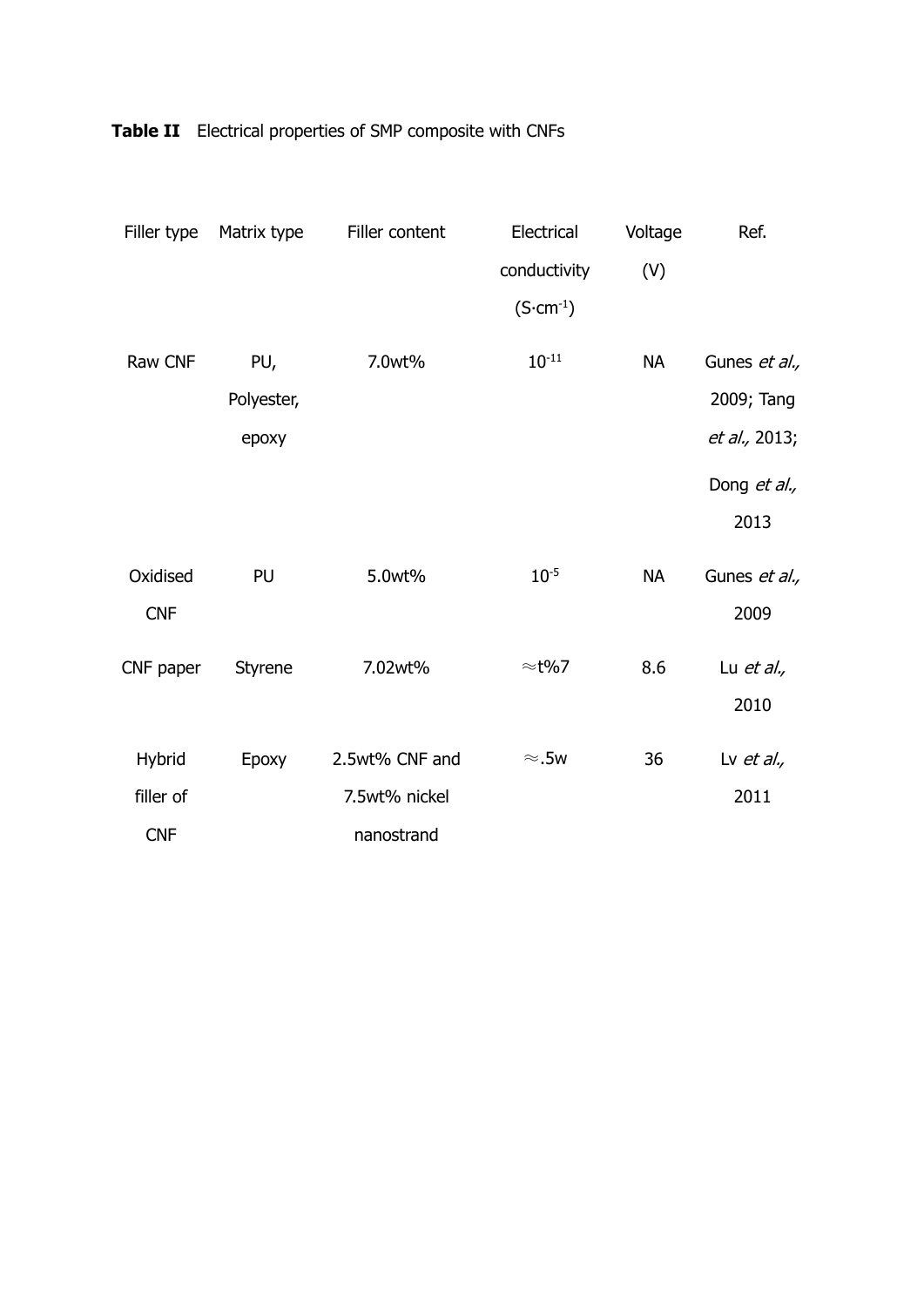**Figure 1** Morphological studies and network structure of MWCNT in nanopaper, SEM image of a MWCNT nanopaper at the size of 200 nm, reproduced from Lu et al. (2012) with permission.

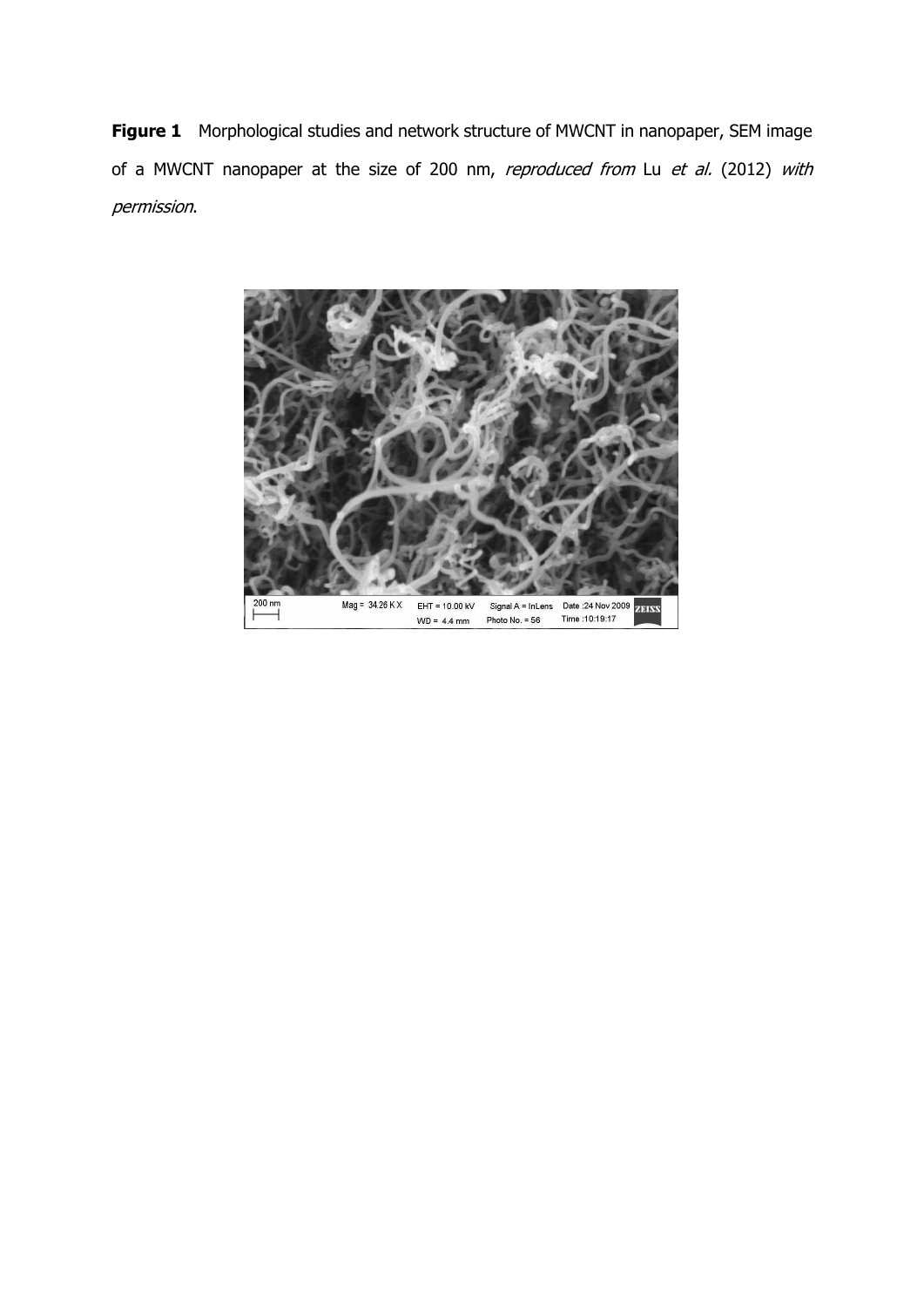**Figure 2** Series of photographs showing the macroscopic shape-memory effect of SMP composite integrated with 1.2 g MWCNT nanopaper. The permanent shape is a flat strip of composite material, and the temporary shape is deformed as right-angled shape, reproduced from Lu et al. (2012) with permission.

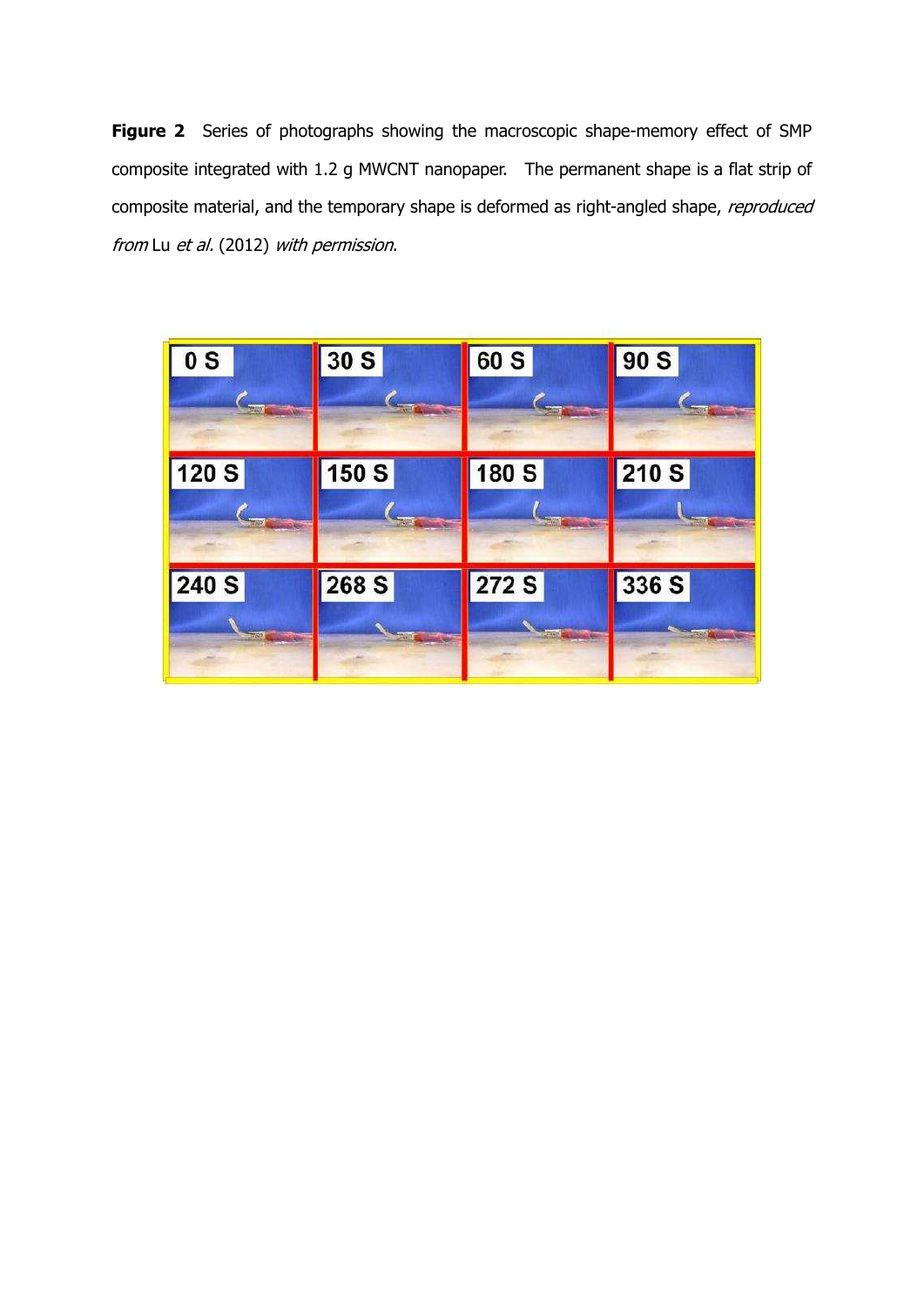**Figure 3** Morphology and network structure of CNFs was prepared based on non-ionic surfactants and high-power ultrasonic technology, reproduced from Lu et al. (2010) with permission.

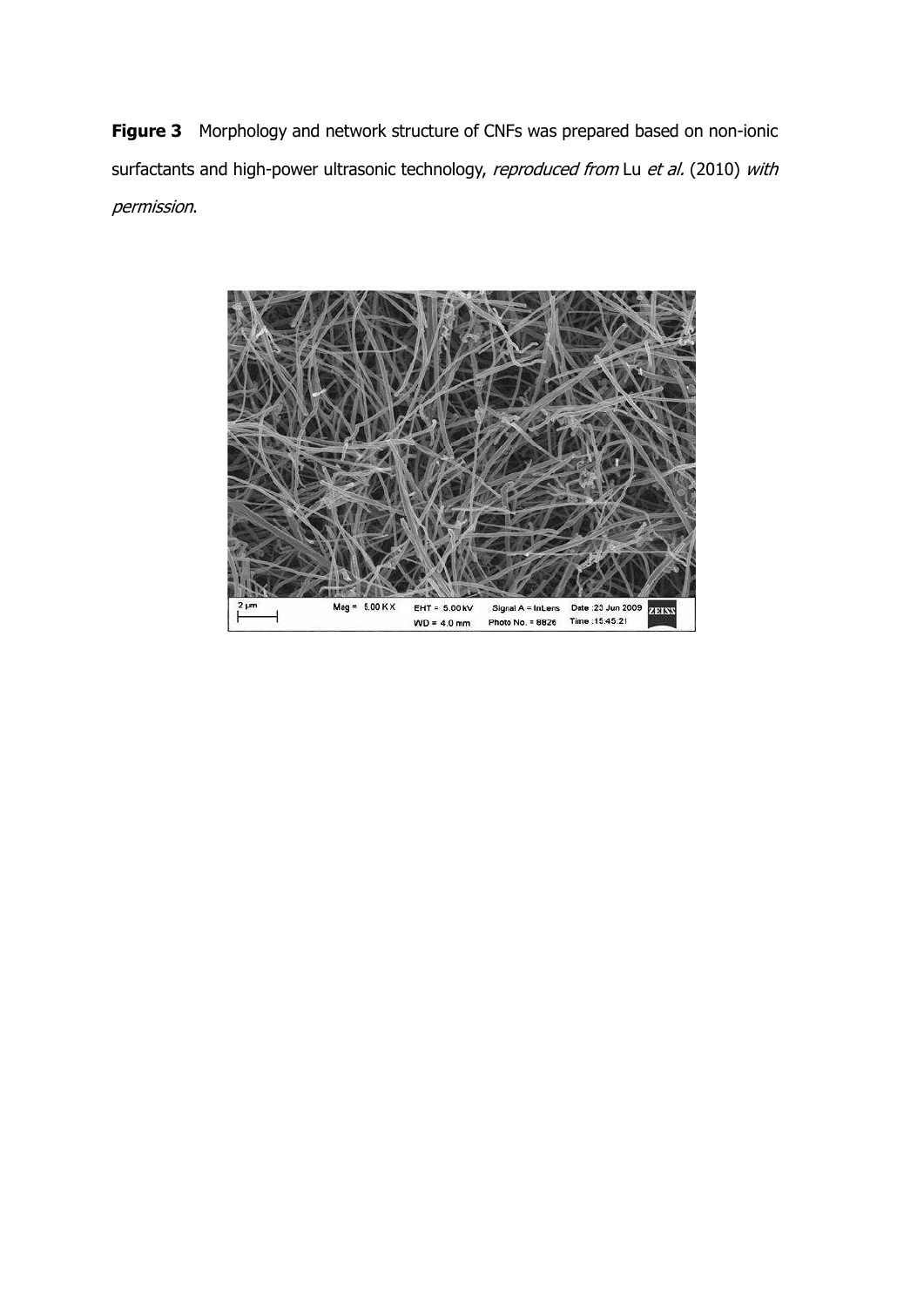**Figure 4** Series of photographs showing the macroscopic shape-memory effect of SMP composite integrated with 1.8 g CNF nanopaper. The permanent shape is a flat strip of composite material, and the temporary shape is deformed as a right-angled shape, reproduced from Lu et al. (2010) with permission.

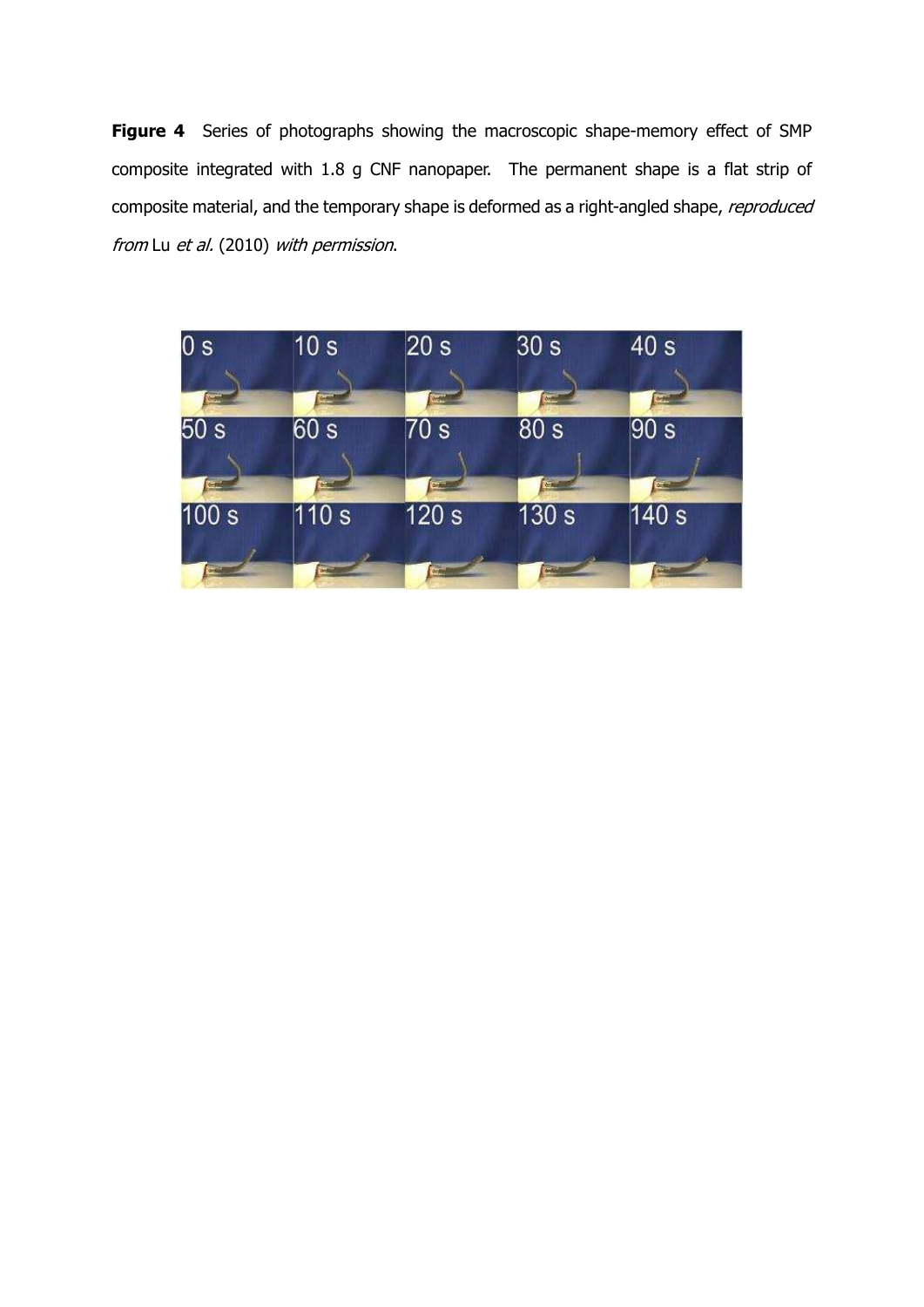**Figure 5** Series of photographs showing the macroscopic SME of SMP composite filled with 5wt% CB and 2wt% short CF composite. The permanent shape is a plane stripe of composite material, and the temporary shape is deformed as right-angled shape, reproduced from Leng et al. (2008) with permission.

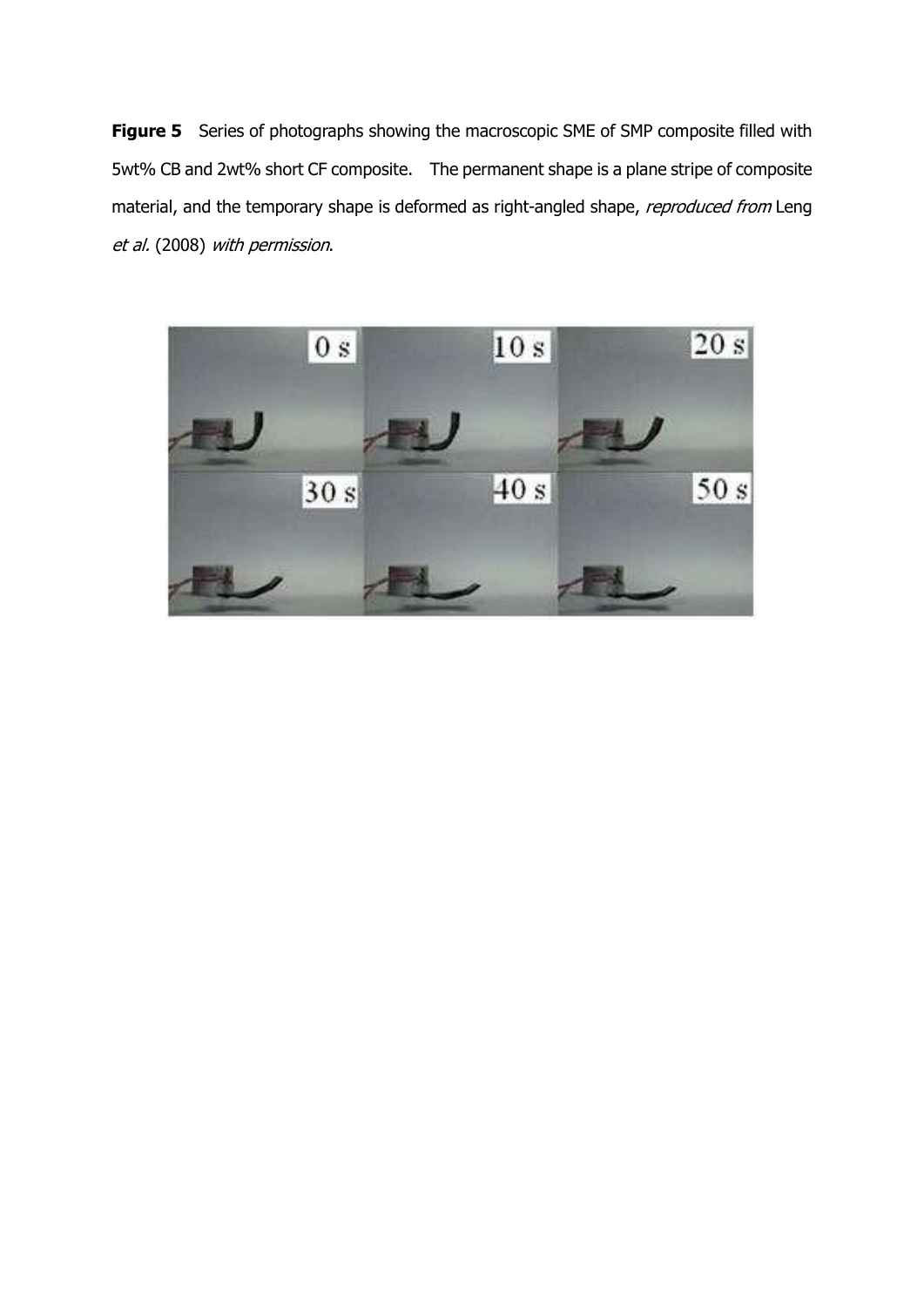**Figure 6** Schematic illustration of the nickel nanostrands being vertically aligned to help resistive heating power to transfer from the nanopaper to the underlying SMP, reproduced from Lu et al. (2011) with permission.